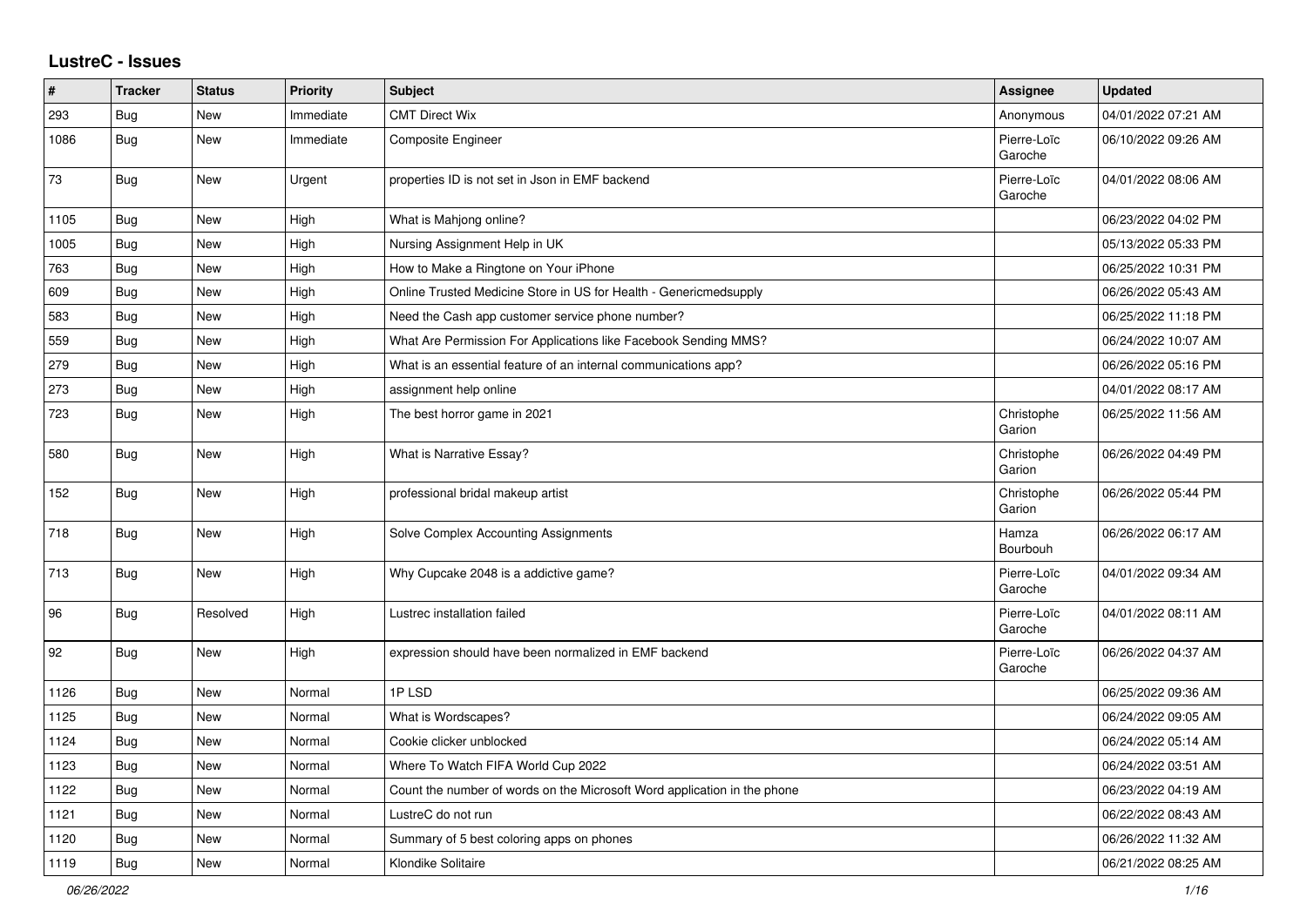| $\sharp$ | Tracker    | <b>Status</b> | <b>Priority</b> | <b>Subject</b>                                                                                                                                           | <b>Assignee</b> | <b>Updated</b>      |
|----------|------------|---------------|-----------------|----------------------------------------------------------------------------------------------------------------------------------------------------------|-----------------|---------------------|
| 1118     | Bug        | New           | Normal          | <b>Gameplay Minecraft</b>                                                                                                                                |                 | 06/21/2022 06:33 AM |
| 1117     | Bug        | New           | Normal          | Equal Words - Word search game for PC and Windows Phone                                                                                                  |                 | 06/21/2022 05:38 AM |
| 1116     | Bug        | New           | Normal          | ipTV smarts pro                                                                                                                                          |                 | 06/26/2022 05:34 PM |
| 1115     | <b>Bug</b> | New           | Normal          | How to access your saved favorite Tiktok                                                                                                                 |                 | 06/26/2022 12:01 PM |
| 1114     | Bug        | New           | Normal          | To control the car, all you must do is click to go left or right and release the button to go straight.                                                  |                 | 06/25/2022 10:15 PM |
| 1113     | Bug        | New           | Normal          | Press the button to control your car                                                                                                                     |                 | 06/20/2022 12:09 PM |
| 1112     | Bug        | New           | Normal          | What Cash App Policy Says If Random Person Sent Me Money On Cash App?                                                                                    |                 | 06/20/2022 07:48 AM |
| 1111     | Bug        | New           | Normal          | LOLBeans is a fun battle royale game where you race with other players while avoiding obstacles. Reach the<br>end of the course in competitive gameplay! |                 | 06/26/2022 09:17 AM |
| 1108     | Bug        | <b>New</b>    | Normal          | Six Guns Mod Apk Answers Your Questions                                                                                                                  |                 | 06/26/2022 06:26 PM |
| 1106     | Bug        | New           | Normal          | How Do I Get Cash App ++ Without Confronting Any Technical Glitches?                                                                                     |                 | 06/25/2022 09:53 PM |
| 1104     | Bug        | New           | Normal          | Idle game fix bug                                                                                                                                        |                 | 06/26/2022 06:52 PM |
| 1103     | Bug        | New           | Normal          | Idle game fix bug                                                                                                                                        |                 | 06/25/2022 09:08 PM |
| 1102     | Bug        | New           | Normal          | Charlottesville Travel Guide?                                                                                                                            |                 | 06/26/2022 07:44 AM |
| 1101     | Bug        | New           | Normal          | How to Delete Cash App History at once?                                                                                                                  |                 | 06/16/2022 06:49 AM |
| 1098     | Bug        | New           | Normal          | Life of a Fisherman                                                                                                                                      |                 | 06/26/2022 05:16 PM |
| 1097     | Bug        | New           | Normal          | Race and experience new life.                                                                                                                            |                 | 06/26/2022 04:22 PM |
| 1096     | Bug        | New           | Normal          | Race and experience new life.                                                                                                                            |                 | 06/26/2022 06:07 PM |
| 1094     | <b>Bug</b> | New           | Normal          | What time does direct deposit hit Cash App?                                                                                                              |                 | 06/14/2022 03:27 PM |
| 1092     | <b>Bug</b> | New           | Normal          | Ellison Estate Vineyard                                                                                                                                  |                 | 06/20/2022 12:03 PM |
| 1091     | Bug        | New           | Normal          | Find family fun indoors and outdoors in the Jungfrau Region                                                                                              |                 | 06/14/2022 09:33 AM |
| 1090     | <b>Bug</b> | New           | Normal          | Pay Someone To Do My Assignment                                                                                                                          |                 | 06/11/2022 03:15 PM |
| 1089     | Bug        | <b>New</b>    | Normal          | Pay Someone To Do My Assignment                                                                                                                          |                 | 06/15/2022 04:44 AM |
| 1087     | <b>Bug</b> | New           | Normal          | How do new writers start out?                                                                                                                            |                 | 06/10/2022 03:25 PM |
| 1084     | Bug        | New           | Normal          | <b>Trippie Redd</b>                                                                                                                                      |                 | 06/11/2022 09:05 AM |
| 1083     | Bug        | New           | Normal          | coin base review                                                                                                                                         |                 | 06/11/2022 09:13 AM |
| 1082     | Bug        | New           | Normal          | Reset chime bank password without phone number                                                                                                           |                 | 06/15/2022 11:56 AM |
| 1080     | <b>Bug</b> | New           | Normal          | How to use Math Wallet   Nexo wallet   CoinTiger Exchange                                                                                                |                 | 06/15/2022 11:56 AM |
| 1079     | Bug        | New           | Normal          | How to get cheap psychology assignment?                                                                                                                  |                 | 06/15/2022 06:00 AM |
| 1078     | Bug        | New           | Normal          | What Bank Is Cash App On Plaid? Find Clarity And Assistance                                                                                              |                 | 06/15/2022 11:56 AM |
| 1077     | <b>Bug</b> | New           | Normal          | Les excellentes façons d'utiliser ces images                                                                                                             |                 | 06/26/2022 02:59 PM |
| 1076     | <b>Bug</b> | New           | Normal          | DedicatedHosting4u                                                                                                                                       |                 | 06/11/2022 09:15 AM |
| 1073     | <b>Bug</b> | New           | Normal          | Cricut Design Space                                                                                                                                      |                 | 06/07/2022 09:34 PM |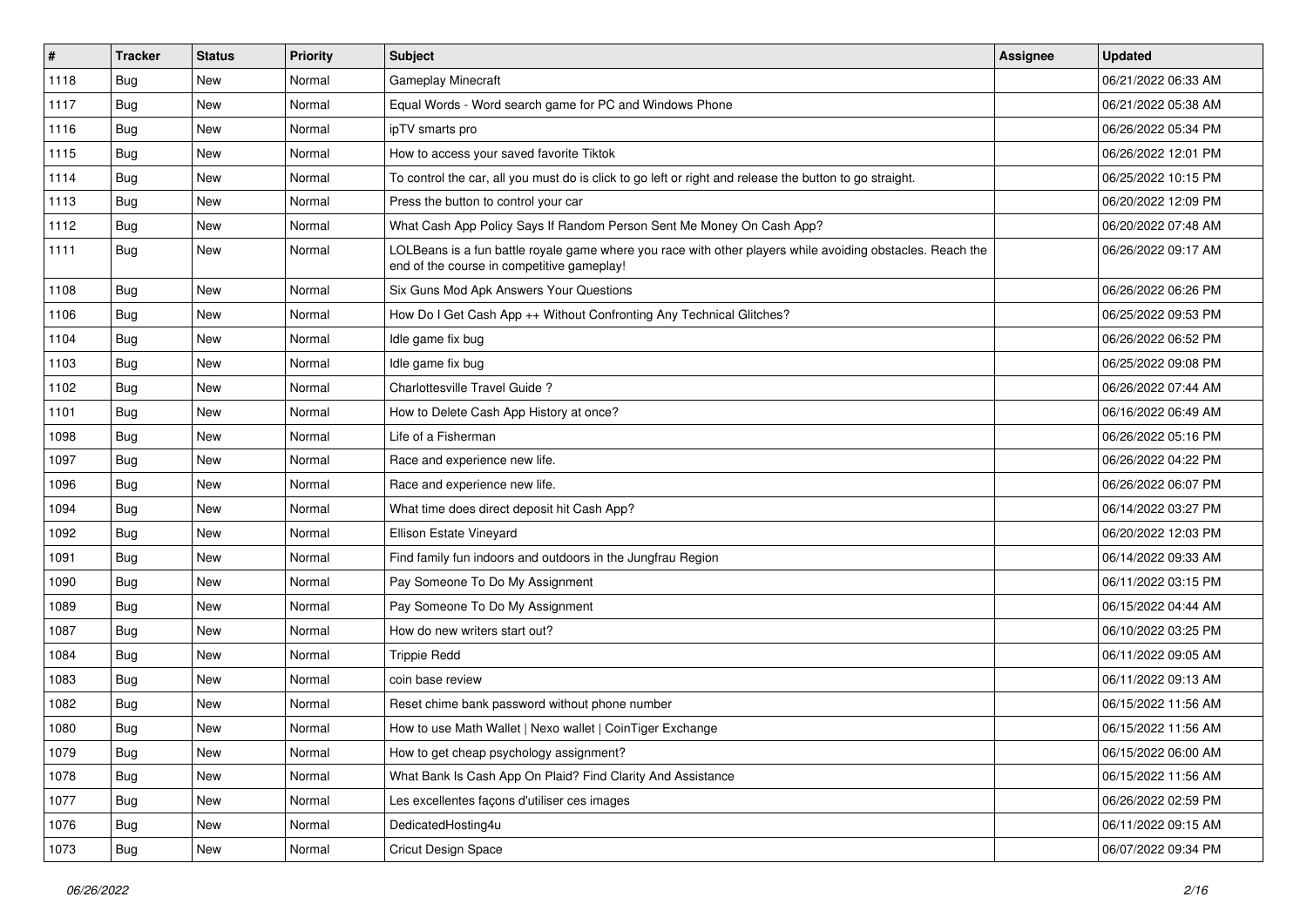| #    | <b>Tracker</b> | <b>Status</b> | <b>Priority</b> | Subject                                                                  | <b>Assignee</b> | <b>Updated</b>      |
|------|----------------|---------------|-----------------|--------------------------------------------------------------------------|-----------------|---------------------|
| 1072 | <b>Bug</b>     | New           | Normal          | ij.start canon                                                           |                 | 06/21/2022 06:56 PM |
| 1071 | Bug            | <b>New</b>    | Normal          | Cinema HD Review - Cinemahdy2.net                                        |                 | 06/21/2022 06:54 PM |
| 1069 | Bug            | New           | Normal          | how to get cash app support phone number 24*7 available                  |                 | 06/21/2022 08:36 PM |
| 1068 | <b>Bug</b>     | New           | Normal          | 123.hp.com/laserjet                                                      |                 | 05/31/2022 12:22 PM |
| 1067 | Bug            | New           | Normal          | Cricut.com/setup                                                         |                 | 05/31/2022 12:19 PM |
| 1065 | <b>Bug</b>     | New           | Normal          | The top foreign language training game in 2022                           |                 | 06/07/2022 04:05 AM |
| 1063 | Bug            | New           | Normal          | 123.hp.com/laserjet                                                      |                 | 05/28/2022 12:27 PM |
| 1062 | Bug            | New           | Normal          | Cricut.com/setup                                                         |                 | 05/28/2022 12:26 PM |
| 1061 | <b>Bug</b>     | New           | Normal          | Cricut.com/setup                                                         |                 | 05/28/2022 12:24 PM |
| 1060 | <b>Bug</b>     | <b>New</b>    | Normal          | How to Use Panda Helper to Speed Up Your iOS                             |                 | 05/28/2022 09:12 AM |
| 1059 | Bug            | New           | Normal          | 123.hp.com/laserjet                                                      |                 | 05/28/2022 08:29 AM |
| 1058 | Bug            | New           | Normal          | Cricut.com/setup                                                         |                 | 05/28/2022 08:28 AM |
| 1057 | Bug            | <b>New</b>    | Normal          | <b>CCPlay Education Edition APK</b>                                      |                 | 06/07/2022 04:07 AM |
| 1053 | Bug            | New           | Normal          | Game Geometry Dash                                                       |                 | 05/26/2022 11:30 AM |
| 1052 | Bug            | New           | Normal          | Build Now GG is a new battle royale game.                                |                 | 05/26/2022 04:24 AM |
| 1051 | Bug            | New           | Normal          | Dental Supplies USA                                                      |                 | 06/11/2022 09:20 PM |
| 1048 | <b>Bug</b>     | New           | Normal          | So zeigen Sie ein Instagram-Profilbild an und vergrößern es              |                 | 05/25/2022 06:56 AM |
| 1046 | Bug            | <b>New</b>    | Normal          | 123.hp.com/laserjet                                                      |                 | 05/24/2022 10:46 AM |
| 1045 | Bug            | New           | Normal          | Cricut.com/setup                                                         |                 | 05/24/2022 10:45 AM |
| 1044 | <b>Bug</b>     | <b>New</b>    | Normal          | Can I Disapprove If Random Person Sent Me Money On Cash App?             |                 | 05/26/2022 03:51 PM |
| 1043 | <b>Bug</b>     | New           | Normal          | What Is The Right Way To Troubleshoot Cash App Transfer Failed Problems? |                 | 05/25/2022 01:16 PM |
| 1042 | Bug            | New           | Normal          | How to set up direct deposit on cash app?                                |                 | 05/25/2022 01:17 PM |
| 1041 | Bug            | New           | Normal          | Count words in Word on the computer                                      |                 | 05/27/2022 02:16 PM |
| 1040 | Bug            | New           | Normal          | thabet                                                                   |                 | 05/19/2022 08:05 PM |
| 1039 | Bug            | New           | Normal          | How to Get Tickmill Bonuses for Free                                     |                 | 05/26/2022 05:43 PM |
| 1036 | <b>Bug</b>     | New           | Normal          | <b>VPS Material</b>                                                      |                 | 05/18/2022 09:34 PM |
| 1034 | <b>Bug</b>     | New           | Normal          | Download Teaching Feeling For Android                                    |                 | 05/20/2022 09:25 AM |
| 1033 | Bug            | New           | Normal          | The best slope 2 online games to play right now                          |                 | 05/17/2022 10:55 AM |
| 1032 | <b>Bug</b>     | New           | Normal          | How To Play The Wordle Game                                              |                 | 05/17/2022 10:37 AM |
| 1031 | Bug            | New           | Normal          | <b>IAFT Traders Union</b>                                                |                 | 05/16/2022 03:14 PM |
| 1030 | Bug            | New           | Normal          | <b>IAFT Traders Union</b>                                                |                 | 05/16/2022 03:13 PM |
| 1029 | Bug            | New           | Normal          | 5 Reasons Why People Love Coloring Pages?                                |                 | 05/16/2022 11:53 AM |
| 1028 | <b>Bug</b>     | New           | Normal          | The Best Free Online Game to Play with Friends                           |                 | 05/16/2022 05:00 AM |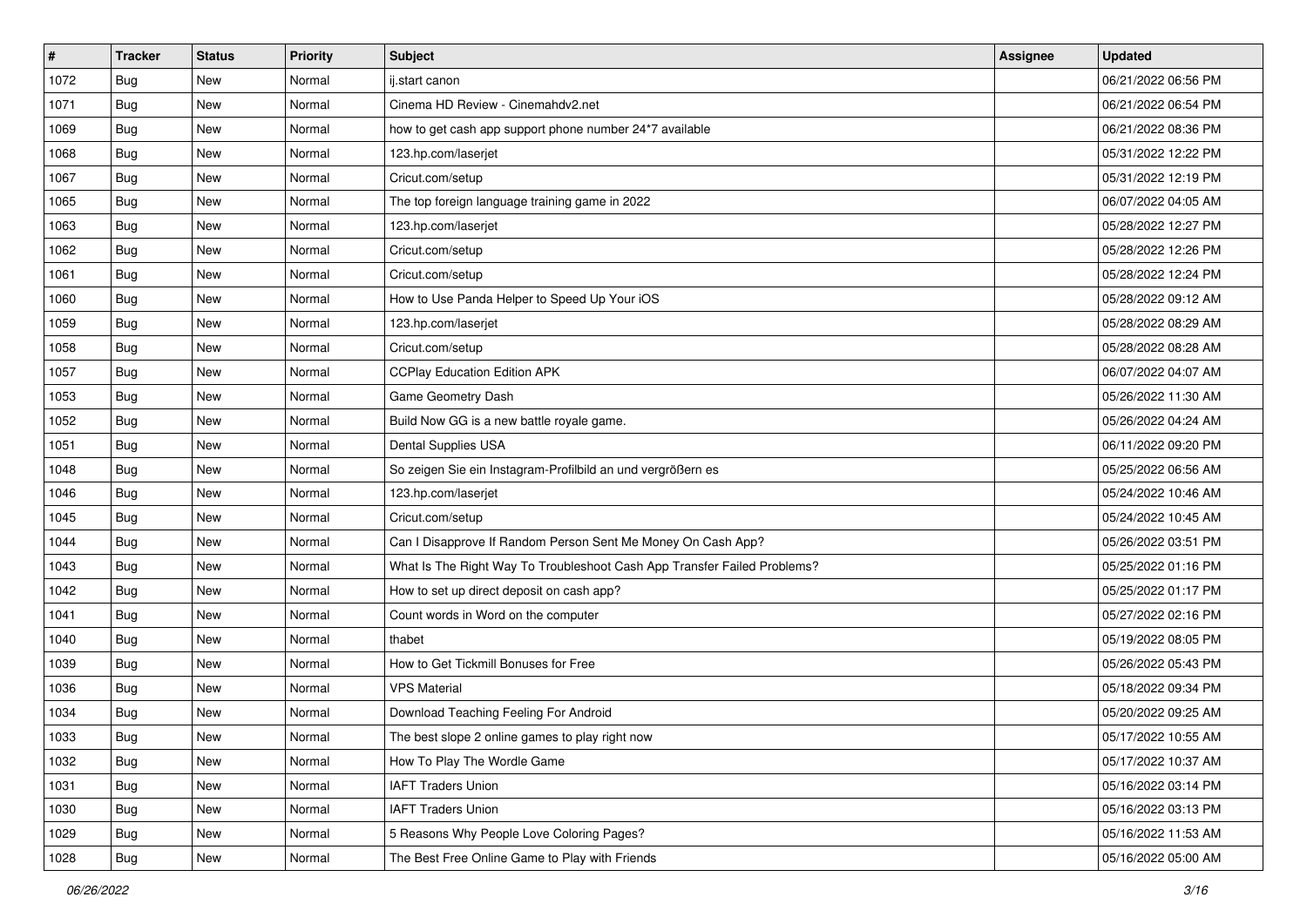| $\vert$ # | <b>Tracker</b> | <b>Status</b> | <b>Priority</b> | <b>Subject</b>                                                             | <b>Assignee</b> | <b>Updated</b>      |
|-----------|----------------|---------------|-----------------|----------------------------------------------------------------------------|-----------------|---------------------|
| 1027      | Bug            | New           | Normal          | Word hurdle: Viral and Fun Online Game                                     |                 | 06/25/2022 06:13 PM |
| 1026      | Bug            | New           | Normal          | New Puzzle Game for All Age - Dordle                                       |                 | 06/25/2022 06:17 PM |
| 1025      | Bug            | New           | Normal          | how to change the logo in wordpress                                        |                 | 06/25/2022 06:20 PM |
| 1024      | <b>Bug</b>     | New           | Normal          | How to choose the right broker                                             |                 | 06/25/2022 06:23 PM |
| 1023      | Bug            | New           | Normal          | Questions That Are Typically Asked About Trap The Cat                      |                 | 05/14/2022 03:51 AM |
| 1022      | <b>Bug</b>     | New           | Normal          | 123.hp.com/laserjet                                                        |                 | 05/13/2022 01:25 PM |
| 1021      | <b>Bug</b>     | New           | Normal          | Cricut.com/setup                                                           |                 | 05/26/2022 12:21 AM |
| 1020      | <b>Bug</b>     | New           | Normal          | Cricut.com/setup                                                           |                 | 05/13/2022 11:14 AM |
| 1019      | <b>Bug</b>     | New           | Normal          | Cricut.com/setup                                                           |                 | 05/13/2022 11:13 AM |
| 1018      | Bug            | <b>New</b>    | Normal          | So erhalten Sie ein kostenloses Hörbuch                                    |                 | 06/26/2022 01:15 PM |
| 1016      | Bug            | New           | Normal          | Klondike Solitaire                                                         |                 | 05/12/2022 09:03 AM |
| 1015      | Bug            | New           | Normal          | Is it possible to send books for free?                                     |                 | 05/11/2022 04:05 PM |
| 1014      | <b>Bug</b>     | New           | Normal          | how to get chime routing and account number ? chime routing number florida |                 | 05/11/2022 12:42 PM |
| 1013      | Bug            | <b>New</b>    | Normal          | ij.start canon                                                             |                 | 05/11/2022 11:31 AM |
| 1012      | Bug            | New           | Normal          | Cricut.com/setup                                                           |                 | 05/11/2022 11:30 AM |
| 1011      | <b>Bug</b>     | New           | Normal          | Summary of 10 best coloring apps on phones                                 |                 | 05/11/2022 10:58 AM |
| 1009      | <b>Bug</b>     | New           | Normal          | How to change routing number on Cash App?                                  |                 | 05/11/2022 07:13 AM |
| 1008      | Bug            | New           | Normal          | Who was the first black woman to anchor a newscast?                        |                 | 05/10/2022 03:13 PM |
| 1007      | Bug            | New           | Normal          | "ij.start canon                                                            |                 | 05/18/2022 10:40 AM |
| 1006      | <b>Bug</b>     | New           | Normal          | Cricut.com/setup                                                           |                 | 05/10/2022 01:22 PM |
| 1004      | Bug            | New           | Normal          | you get to pinch and drag a man with a very flexible face                  |                 | 05/10/2022 10:59 AM |
| 1002      | <b>Bug</b>     | New           | Normal          | <b>Chemistry Assignment Help</b>                                           |                 | 06/04/2022 09:58 AM |
| 1001      | Bug            | New           | Normal          | Venmo Keep Saying Error?                                                   |                 | 06/16/2022 02:11 PM |
| 999       | <b>Bug</b>     | New           | Normal          | Is there a way to find Google Feud answers?                                |                 | 05/07/2022 08:58 AM |
| 998       | <b>Bug</b>     | New           | Normal          | Is It Hard to Solve Wordle An                                              |                 | 05/13/2022 06:39 PM |
| 997       | Bug            | New           | Normal          | 123.hp.com/laserjet                                                        |                 | 05/06/2022 05:33 AM |
| 996       | <b>Bug</b>     | New           | Normal          | Cricut.com/setup                                                           |                 | 05/06/2022 05:32 AM |
| 993       | I Bug          | New           | Normal          | IO Games Free Online                                                       |                 | 06/26/2022 09:41 AM |
| 992       | Bug            | New           | Normal          | So vergrößern Sie Ihr Instagram-Profilbild                                 |                 | 05/04/2022 08:46 AM |
| 991       | Bug            | New           | Normal          | <b>MDMA MOLLY</b>                                                          |                 | 05/03/2022 12:03 AM |
| 990       | Bug            | New           | Normal          | Mushrooms                                                                  |                 | 06/26/2022 05:41 AM |
| 989       | Bug            | New           | Normal          | Barewoods Wax Cigar                                                        |                 | 06/26/2022 09:19 AM |
| 988       | <b>Bug</b>     | New           | Normal          | <b>Medicinal Mushrooms</b>                                                 |                 | 05/06/2022 06:06 AM |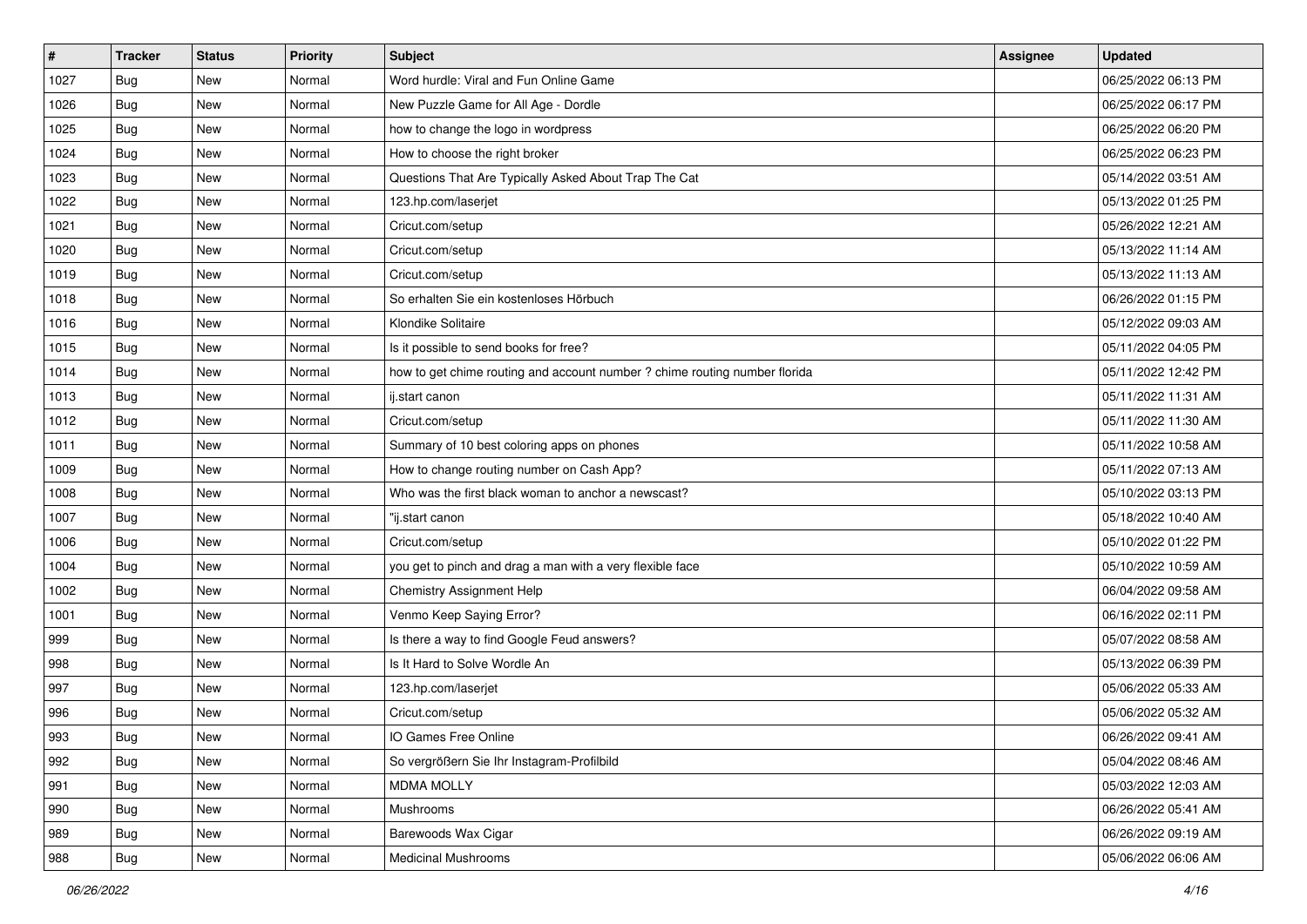| $\vert$ # | <b>Tracker</b> | <b>Status</b> | <b>Priority</b> | <b>Subject</b>                                                                         | <b>Assignee</b> | <b>Updated</b>      |
|-----------|----------------|---------------|-----------------|----------------------------------------------------------------------------------------|-----------------|---------------------|
| 987       | Bug            | New           | Normal          | <b>Medicinal Mushrooms</b>                                                             |                 | 05/02/2022 11:59 PM |
| 985       | Bug            | <b>New</b>    | Normal          | Find out the vitality of Facebook Phone Number:                                        |                 | 05/06/2022 06:34 AM |
| 984       | <b>Bug</b>     | New           | Normal          | How to disable, permanently delete Twitter account on phone, PC                        |                 | 06/26/2022 08:28 AM |
| 983       | <b>Bug</b>     | New           | Normal          | Finding issue in tekken 3 game?                                                        |                 | 05/28/2022 02:34 PM |
| 982       | <b>Bug</b>     | <b>New</b>    | Normal          | Five sites that let you download free scenarios for your iPhone                        |                 | 05/07/2022 09:34 PM |
| 981       | <b>Bug</b>     | New           | Normal          | VidMate Mod APK                                                                        |                 | 05/06/2022 09:22 AM |
| 980       | <b>Bug</b>     | New           | Normal          | Free Gas Cards for the Unemployed                                                      |                 | 04/28/2022 06:25 AM |
| 979       | <b>Bug</b>     | New           | Normal          | Free Gas Cards for the Unemployed                                                      |                 | 06/25/2022 09:02 PM |
| 978       | <b>Bug</b>     | New           | Normal          | Delamore Lodge is a place to stay.                                                     |                 | 04/27/2022 11:41 AM |
| 977       | <b>Bug</b>     | New           | Normal          | Fans of the Old Country will like this book.                                           |                 | 06/26/2022 05:54 AM |
| 975       | Bug            | New           | Normal          | Payback 2 Mod APK                                                                      |                 | 05/05/2022 10:56 AM |
| 974       | Bug            | New           | Normal          | Watch NCAA Football Live Streaming Free                                                |                 | 06/26/2022 05:33 PM |
| 972       | Bug            | New           | Normal          | How To Borrow Money From The Cash App? Get To Know About The Same                      |                 | 04/25/2022 07:30 AM |
| 971       | <b>Bug</b>     | New           | Normal          | How Do I Check Balance On Cash App Card With Optimum Ease?                             |                 | 04/23/2022 08:43 PM |
| 970       | <b>Bug</b>     | New           | Normal          | The Amount Of Time Does Cash App Direct Deposit Time Take?                             |                 | 06/26/2022 07:32 PM |
| 969       | Bug            | New           | Normal          | Watch NCAA Football Live Match Free                                                    |                 | 04/23/2022 07:29 AM |
| 966       | <b>Bug</b>     | New           | Normal          | How to Download the Filmes                                                             |                 | 04/23/2022 04:04 AM |
| 965       | Bug            | New           | Normal          | Go with cash app customer service to know where I can load my cash app card            |                 | 04/22/2022 01:07 PM |
| 964       | Bug            | New           | Normal          | Can I Fix Cash App Transfer Failed Issues By Adding Sufficient Funds?                  |                 | 06/26/2022 07:21 AM |
| 962       | <b>Bug</b>     | <b>New</b>    | Normal          | Kostenlose Hörbücher                                                                   |                 | 05/20/2022 08:56 AM |
| 961       | <b>Bug</b>     | New           | Normal          | TeaTv is an Android                                                                    |                 | 06/26/2022 02:02 PM |
| 959       | <b>Bug</b>     | New           | Normal          | Get connected with cash app team-How to get money off cash app at walmart without card |                 | 04/20/2022 08:18 AM |
| 958       | Bug            | <b>New</b>    | Normal          | Avail Cash app support service to know Sutton bank cash app number                     |                 | 06/26/2022 08:46 AM |
| 957       | <b>Bug</b>     | New           | Normal          | From Where I Can Get Cheap Writing Services?                                           |                 | 04/20/2022 05:06 AM |
| 956       | Bug            | New           | Normal          | <b>FNF Free Mods Online</b>                                                            |                 | 06/25/2022 09:59 PM |
| 954       | <b>Bug</b>     | New           | Normal          | AZ Screen Recorder Mod                                                                 |                 | 06/25/2022 11:24 PM |
| 953       | <b>Bug</b>     | New           | Normal          | Manga Dogs - Read Your Favorite Comics on Your Smartphone                              |                 | 04/20/2022 05:25 AM |
| 952       | I Bug          | New           | Normal          | Canon IJ Network Tool                                                                  |                 | 06/26/2022 10:35 AM |
| 951       | Bug            | New           | Normal          | Canon.com/ijsetup                                                                      |                 | 04/20/2022 10:18 AM |
| 950       | Bug            | New           | Normal          | ij.start canon                                                                         |                 | 06/26/2022 04:35 AM |
| 949       | Bug            | New           | Normal          | <b>Educational Games</b>                                                               |                 | 06/15/2022 09:11 PM |
| 948       | Bug            | New           | Normal          | Canon IJ Network Tool                                                                  |                 | 04/20/2022 11:53 AM |
| 947       | <b>Bug</b>     | New           | Normal          | is Disney Now and Disney Plus different?                                               |                 | 04/14/2022 09:53 AM |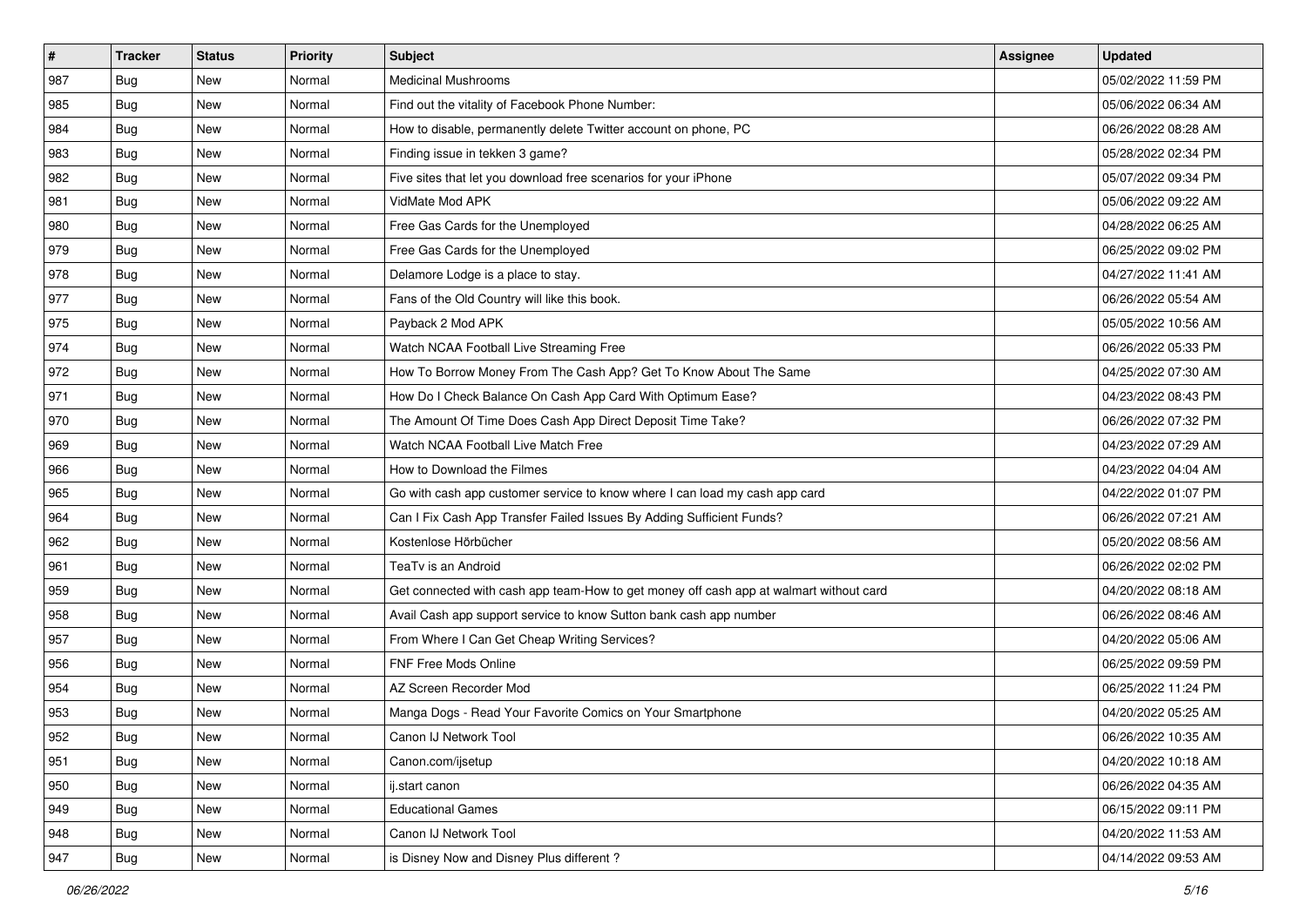| #   | <b>Tracker</b> | <b>Status</b> | <b>Priority</b> | Subject                                                                          | <b>Assignee</b> | <b>Updated</b>      |
|-----|----------------|---------------|-----------------|----------------------------------------------------------------------------------|-----------------|---------------------|
| 946 | <b>Bug</b>     | New           | Normal          | What is Plex and Is Plex Legal?                                                  |                 | 06/26/2022 05:23 AM |
| 945 | <b>Bug</b>     | <b>New</b>    | Normal          | TikTok 18 Mod Apk For Your Android                                               |                 | 04/13/2022 09:32 AM |
| 943 | Bug            | New           | Normal          | ij.start canon                                                                   |                 | 04/13/2022 08:52 AM |
| 942 | <b>Bug</b>     | New           | Normal          | Canon IJ Network Tool                                                            |                 | 04/13/2022 08:45 AM |
| 941 | <b>Bug</b>     | <b>New</b>    | Normal          | is Disney Now and Disney Plus different?                                         |                 | 06/26/2022 12:10 PM |
| 940 | Bug            | New           | Normal          | What is Plex and Is Plex Legal?                                                  |                 | 06/26/2022 04:50 PM |
| 935 | <b>Bug</b>     | New           | Normal          | MovieBox Pro Apk - Watch Movies and TV Shows on Your Android Phone               |                 | 06/26/2022 04:11 AM |
| 934 | <b>Bug</b>     | New           | Normal          | MovieBox Pro Apk - Watch Movies and TV Shows on Your Android Phone               |                 | 05/10/2022 11:01 AM |
| 933 | <b>Bug</b>     | New           | Normal          | How Can I Watch Movies on My Mobile Phone                                        |                 | 06/24/2022 12:55 AM |
| 932 | Bug            | <b>New</b>    | Normal          | The best epic, long-playing PC games will consume days of your life.             |                 | 05/15/2022 07:44 PM |
| 930 | <b>Bug</b>     | New           | Normal          | The best free games online                                                       |                 | 04/12/2022 09:05 AM |
| 929 | <b>Bug</b>     | New           | Normal          | Canon IJ Network Tool                                                            |                 | 04/12/2022 08:32 AM |
| 928 | <b>Bug</b>     | New           | Normal          | How Does Sutton Bank Cash App Customer Service Help In Answering Your Questions? |                 | 04/12/2022 11:36 AM |
| 926 | <b>Bug</b>     | New           | Normal          | tavor 7                                                                          |                 | 06/22/2022 05:08 PM |
| 925 | Bug            | <b>New</b>    | Normal          | tavor 7                                                                          |                 | 06/15/2022 03:45 AM |
| 924 | <b>Bug</b>     | New           | Normal          | buy tec 9                                                                        |                 | 04/11/2022 02:54 PM |
| 923 | <b>Bug</b>     | New           | Normal          | frenchies for sale                                                               |                 | 04/11/2022 02:35 PM |
| 922 | <b>Bug</b>     | New           | Normal          | Why Is The Need For Assignment Writing Services?                                 |                 | 06/26/2022 12:42 PM |
| 921 | <b>Bug</b>     | New           | Normal          | Canon IJ Network Tool                                                            |                 | 04/11/2022 09:00 AM |
| 920 | <b>Bug</b>     | New           | Normal          | Where I Can Get Essay Writing Services?                                          |                 | 04/11/2022 08:35 AM |
| 918 | Bug            | New           | Normal          | Antivirus for IOS                                                                |                 | 06/16/2022 10:36 PM |
| 917 | <b>Bug</b>     | New           | Normal          | Random Person Sent Me Money on Cash App-find solution?                           |                 | 04/09/2022 12:32 PM |
| 916 | Bug            | <b>New</b>    | Normal          | How long does it take to write a book?                                           |                 | 04/07/2022 12:15 PM |
| 915 | <b>Bug</b>     | New           | Normal          | Finance dissertation writing                                                     |                 | 04/07/2022 09:22 AM |
| 914 | <b>Bug</b>     | New           | Normal          | Wordle: how to play fashion games for free?                                      |                 | 04/07/2022 08:30 AM |
| 913 | Bug            | New           | Normal          | Canon IJ Network Tool                                                            |                 | 04/07/2022 06:21 AM |
| 912 | <b>Bug</b>     | New           | Normal          | <b>Cuphead Mobile Game Review</b>                                                |                 | 06/09/2022 10:14 AM |
| 911 | I Bug          | New           | Normal          | Aluminum Windows & Doors                                                         |                 | 04/06/2022 08:10 PM |
| 910 | Bug            | New           | Normal          | Each content looks unisize or not formated                                       |                 | 04/06/2022 11:21 AM |
| 909 | Bug            | New           | Normal          | Toca Life World APK                                                              |                 | 04/06/2022 04:52 AM |
| 908 | <b>Bug</b>     | New           | Normal          | Toca Life World APK                                                              |                 | 04/06/2022 03:18 AM |
| 907 | Bug            | New           | Normal          | Canon IJ Network Tool                                                            |                 | 04/04/2022 10:43 AM |
| 906 | <b>Bug</b>     | New           | Normal          | How To Change Cash App From Business To Personal Account For Any Reasons?        |                 | 04/04/2022 09:57 AM |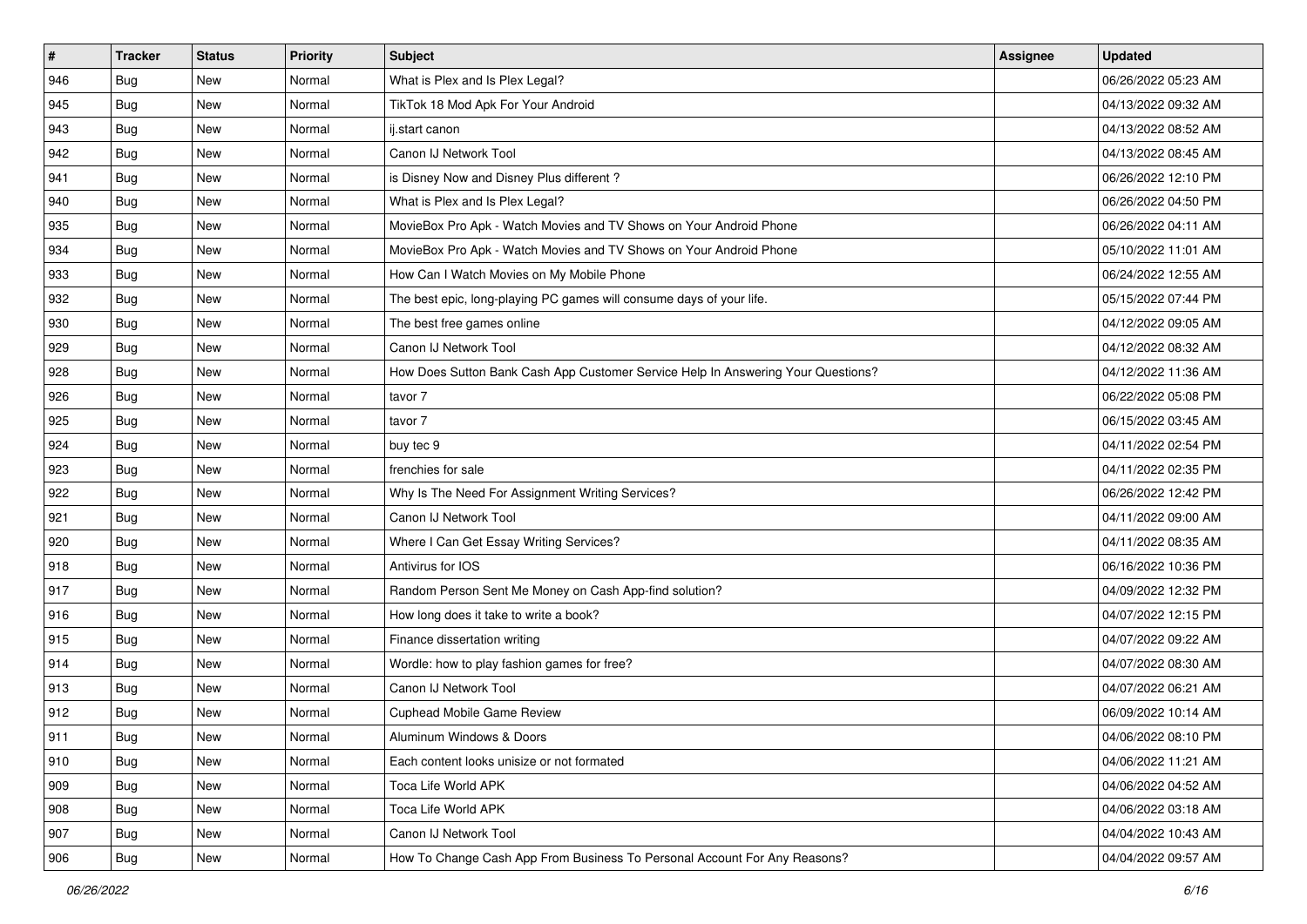| $\vert$ # | <b>Tracker</b> | <b>Status</b> | <b>Priority</b> | Subject                                                                     | <b>Assignee</b> | <b>Updated</b>      |
|-----------|----------------|---------------|-----------------|-----------------------------------------------------------------------------|-----------------|---------------------|
| 905       | <b>Bug</b>     | New           | Normal          | MINI MILITIA MOD APK                                                        |                 | 05/19/2022 01:54 PM |
| 898       | Bug            | New           | Normal          | Shadow Fight 2 Mod APK                                                      |                 | 04/02/2022 09:17 AM |
| 895       | Bug            | New           | Normal          | Cash App Scams                                                              |                 | 06/18/2022 02:36 PM |
| 893       | <b>Bug</b>     | <b>New</b>    | Normal          | klingeltone                                                                 |                 | 04/13/2022 11:06 AM |
| 892       | <b>Bug</b>     | <b>New</b>    | Normal          | Good game                                                                   |                 | 04/01/2022 09:15 AM |
| 891       | Bug            | New           | Normal          | The most interesting game today, have you tried it?                         |                 | 04/01/2022 09:17 AM |
| 889       | <b>Bug</b>     | New           | Normal          | What is Plex and how it's work?                                             |                 | 04/01/2022 09:14 AM |
| 888       | <b>Bug</b>     | New           | Normal          | Is the Fox News Channel on Roku free?                                       |                 | 04/25/2022 08:04 AM |
| 887       | <b>Bug</b>     | New           | Normal          | What is Plex and how it's work?                                             |                 | 04/01/2022 09:16 AM |
| 886       | Bug            | <b>New</b>    | Normal          | Is the Fox News Channel on Roku free?                                       |                 | 04/01/2022 09:16 AM |
| 885       | Bug            | New           | Normal          | How to Install the Tele Latino App For Android                              |                 | 03/28/2022 04:10 AM |
| 884       | <b>Bug</b>     | New           | Normal          | Why do Subway Surfers popular                                               |                 | 04/01/2022 09:16 AM |
| 883       | <b>Bug</b>     | New           | Normal          | Langweilen Sie sich jemals bei der gleichen alten Schriftart auf Instagram? |                 | 04/01/2022 09:16 AM |
| 882       | <b>Bug</b>     | <b>New</b>    | Normal          | How to change bank account on cash app?                                     |                 | 04/01/2022 09:16 AM |
| 880       | Bug            | <b>New</b>    | Normal          | Why do Subway Surfers popular                                               |                 | 04/01/2022 09:16 AM |
| 878       | Bug            | New           | Normal          | Wie ist instazoom hilfreich beim Herunterladen von Instagram-Profilbildern  |                 | 04/08/2022 09:28 PM |
| 876       | <b>Bug</b>     | New           | Normal          | Download Full-Size Profile Pictures of Your Favorite Users With InstaDP     |                 | 04/01/2022 09:12 AM |
| 875       | Bug            | <b>New</b>    | Normal          | Red ball game                                                               |                 | 04/01/2022 09:15 AM |
| 874       | <b>Bug</b>     | <b>New</b>    | Normal          | Cómo descargar Minecraft Apk                                                |                 | 06/26/2022 08:01 AM |
| 873       | <b>Bug</b>     | New           | Normal          | Klingeltöne mp3                                                             |                 | 04/13/2022 11:03 AM |
| 872       | Bug            | New           | Normal          | Poppy Playtime Horror Game Free                                             |                 | 04/01/2022 09:11 AM |
| 870       | <b>Bug</b>     | <b>New</b>    | Normal          | Mahjong Solitaire                                                           |                 | 04/01/2022 09:12 AM |
| 869       | Bug            | <b>New</b>    | Normal          | Sonnerie Post Malone 2022                                                   |                 | 04/13/2022 11:05 AM |
| 865       | <b>Bug</b>     | New           | Normal          | Canon IJ Printer Utility                                                    |                 | 05/18/2022 07:24 PM |
| 864       | <b>Bug</b>     | New           | Normal          | Canon IJ Network Tool                                                       |                 | 04/01/2022 09:14 AM |
| 863       | Bug            | New           | Normal          | Canon IJ Network Tool                                                       |                 | 04/01/2022 09:12 AM |
| 862       | <b>Bug</b>     | New           | Normal          | none                                                                        |                 | 04/01/2022 09:11 AM |
| 859       | <b>Bug</b>     | New           | Normal          | Canon IJ Network Tool                                                       |                 | 04/01/2022 09:13 AM |
| 857       | Bug            | New           | Normal          | Welcome to the world of classic retro games                                 |                 | 04/01/2022 09:13 AM |
| 856       | Bug            | New           | Normal          | Online Classes Assistance Help For Student                                  |                 | 04/01/2022 09:13 AM |
| 855       | Bug            | New           | Normal          | Online Classes Assistance Help For Student                                  |                 | 04/01/2022 09:13 AM |
| 854       | Bug            | New           | Normal          | How To Resolve Password Problems Through Facebook Customer Service?         |                 | 04/09/2022 06:11 PM |
| 853       | Bug            | New           | Normal          | what is dr laser                                                            |                 | 04/01/2022 09:13 AM |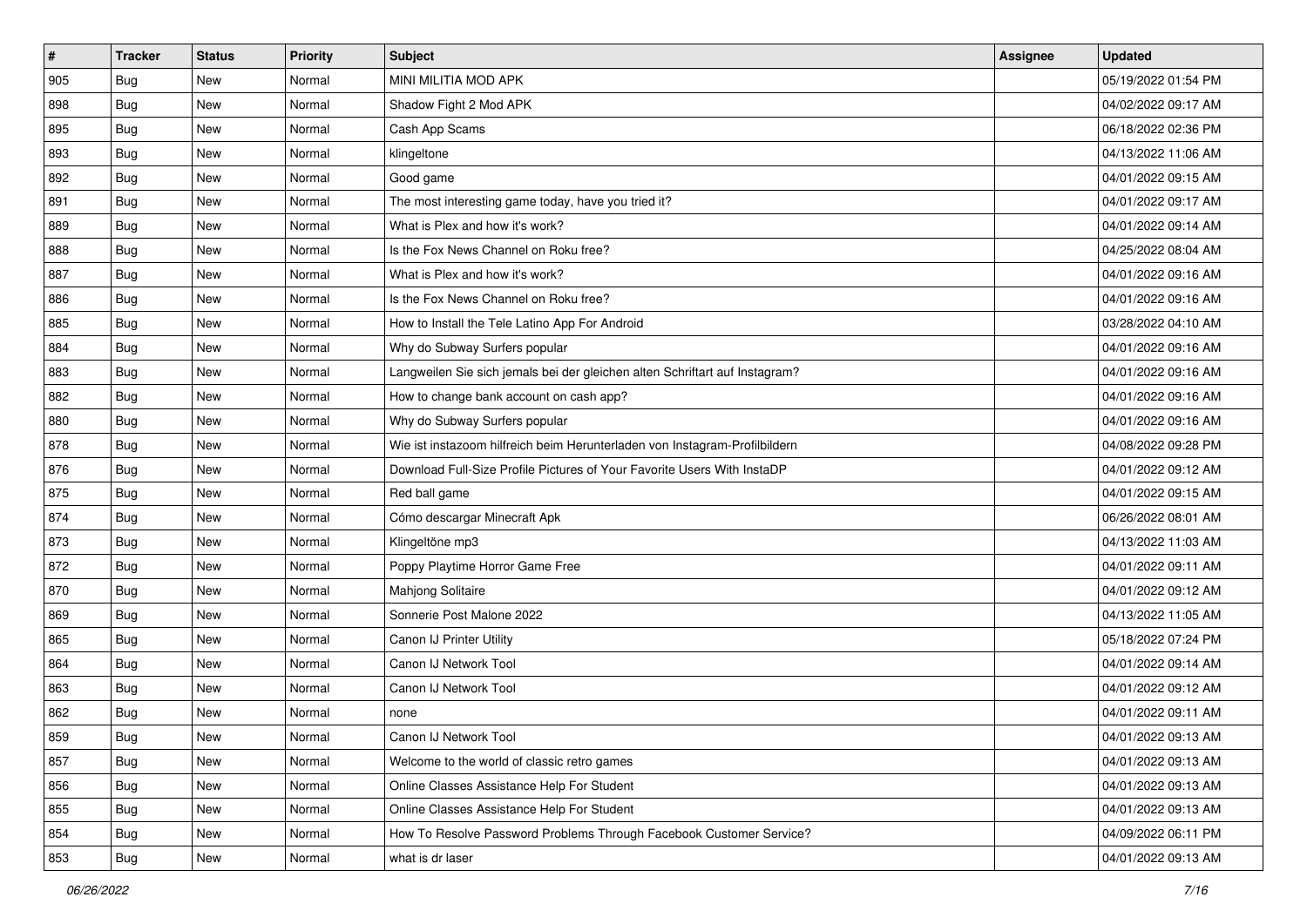| $\vert$ # | <b>Tracker</b> | <b>Status</b> | <b>Priority</b> | <b>Subject</b>                                                                   | <b>Assignee</b> | <b>Updated</b>      |
|-----------|----------------|---------------|-----------------|----------------------------------------------------------------------------------|-----------------|---------------------|
| 852       | Bug            | New           | Normal          | How to cancel your French Bee flight within 24 hours?                            |                 | 04/01/2022 09:13 AM |
| 851       | Bug            | <b>New</b>    | Normal          | Laden Sie den kostenlosen MP3-Klingelton für Ihr Mobiltelefon herunter           |                 | 04/01/2022 09:14 AM |
| 850       | <b>Bug</b>     | New           | Normal          | Puppy Playtime APK Android                                                       |                 | 04/01/2022 09:14 AM |
| 849       | <b>Bug</b>     | New           | Normal          | FutEmax App Apk - Watch Soccer, Fantasy Football, And More On Your Mobile Device |                 | 04/01/2022 09:04 AM |
| 844       | <b>Bug</b>     | <b>New</b>    | Normal          | To know Chime Routing Number call on the helpline number                         |                 | 04/01/2022 08:58 AM |
| 843       | <b>Bug</b>     | New           | Normal          | Canon IJ Network Tool                                                            |                 | 04/01/2022 08:58 AM |
| 842       | <b>Bug</b>     | New           | Normal          | Join the fun game                                                                |                 | 04/01/2022 08:58 AM |
| 841       | <b>Bug</b>     | New           | Normal          | How do I activate FOX NOW?                                                       |                 | 04/01/2022 08:58 AM |
| 840       | <b>Bug</b>     | New           | Normal          | Is Tubi really free and legal?                                                   |                 | 04/01/2022 08:58 AM |
| 839       | Bug            | <b>New</b>    | Normal          | How do I activate FOX NOW?                                                       |                 | 04/01/2022 08:58 AM |
| 838       | Bug            | New           | Normal          | Celebrity Hunter Mod apk - Como instalá-lo                                       |                 | 04/01/2022 08:58 AM |
| 836       | <b>Bug</b>     | New           | Normal          | What Is The Required Amount To Pay As Cash App Clearance Fee?                    |                 | 04/01/2022 09:00 AM |
| 835       | <b>Bug</b>     | New           | Normal          | Build your strong army with Taming io                                            |                 | 04/01/2022 08:59 AM |
| 834       | <b>Bug</b>     | New           | Normal          | Grasp the secret to relieve stress and fatigue                                   |                 | 04/01/2022 08:57 AM |
| 833       | <b>Bug</b>     | New           | Normal          | Does Direct Deposit Hit Chime- seek Chime Customer Service                       |                 | 04/01/2022 08:59 AM |
| 832       | Bug            | New           | Normal          | Choque Royale Mod Apk                                                            |                 | 04/01/2022 08:59 AM |
| 831       | <b>Bug</b>     | New           | Normal          | Build and shoot                                                                  |                 | 05/29/2022 04:47 PM |
| 830       | Bug            | <b>New</b>    | Normal          | Poppy Playtime APK                                                               |                 | 04/01/2022 08:59 AM |
| 828       | <b>Bug</b>     | New           | Normal          | Nursery management                                                               |                 | 06/13/2022 08:55 AM |
| 827       | <b>Bug</b>     | <b>New</b>    | Normal          | Come To Know The Required Steps To Unlock Cash App Account                       |                 | 04/01/2022 08:59 AM |
| 826       | <b>Bug</b>     | New           | Normal          | How to Dowload MXL TV Premium                                                    |                 | 05/26/2022 03:34 PM |
| 825       | <b>Bug</b>     | New           | Normal          | Lucky Patcher Download                                                           |                 | 06/26/2022 06:09 PM |
| 822       | Bug            | <b>New</b>    | Normal          | Dowload Your Boyfriend Game                                                      |                 | 06/26/2022 02:21 PM |
| 821       | <b>Bug</b>     | New           | Normal          | Nicoo - A Review of the Popular Battle Royale Game                               |                 | 04/01/2022 08:56 AM |
| 820       | Bug            | <b>New</b>    | Normal          | Metal Slug Apk para Android                                                      |                 | 06/26/2022 07:14 PM |
| 819       | Bug            | New           | Normal          | Metal Slug Apk para Android                                                      |                 | 04/01/2022 08:59 AM |
| 817       | <b>Bug</b>     | New           | Normal          | Pacman 30th Anniversary                                                          |                 | 06/26/2022 04:13 PM |
| 816       | i Bug          | New           | Normal          | Play Scribble io fun with everyone                                               |                 | 06/23/2022 10:52 AM |
| 811       | Bug            | New           | Normal          | Canon IJ Network Tool                                                            |                 | 06/26/2022 12:58 PM |
| 809       | Bug            | New           | Normal          | Smash Karts - immerse yourself in the exciting race                              |                 | 06/26/2022 04:49 PM |
| 808       | Bug            | New           | Normal          | Sinnvolle Guten-Morgen-Grüße                                                     |                 | 06/25/2022 12:09 PM |
| 807       | <b>Bug</b>     | New           | Normal          | 1v1Battle is a strategic action 'Build and shoot' game                           |                 | 04/01/2022 08:56 AM |
| 804       | <b>Bug</b>     | New           | Normal          | Review                                                                           |                 | 06/25/2022 05:07 PM |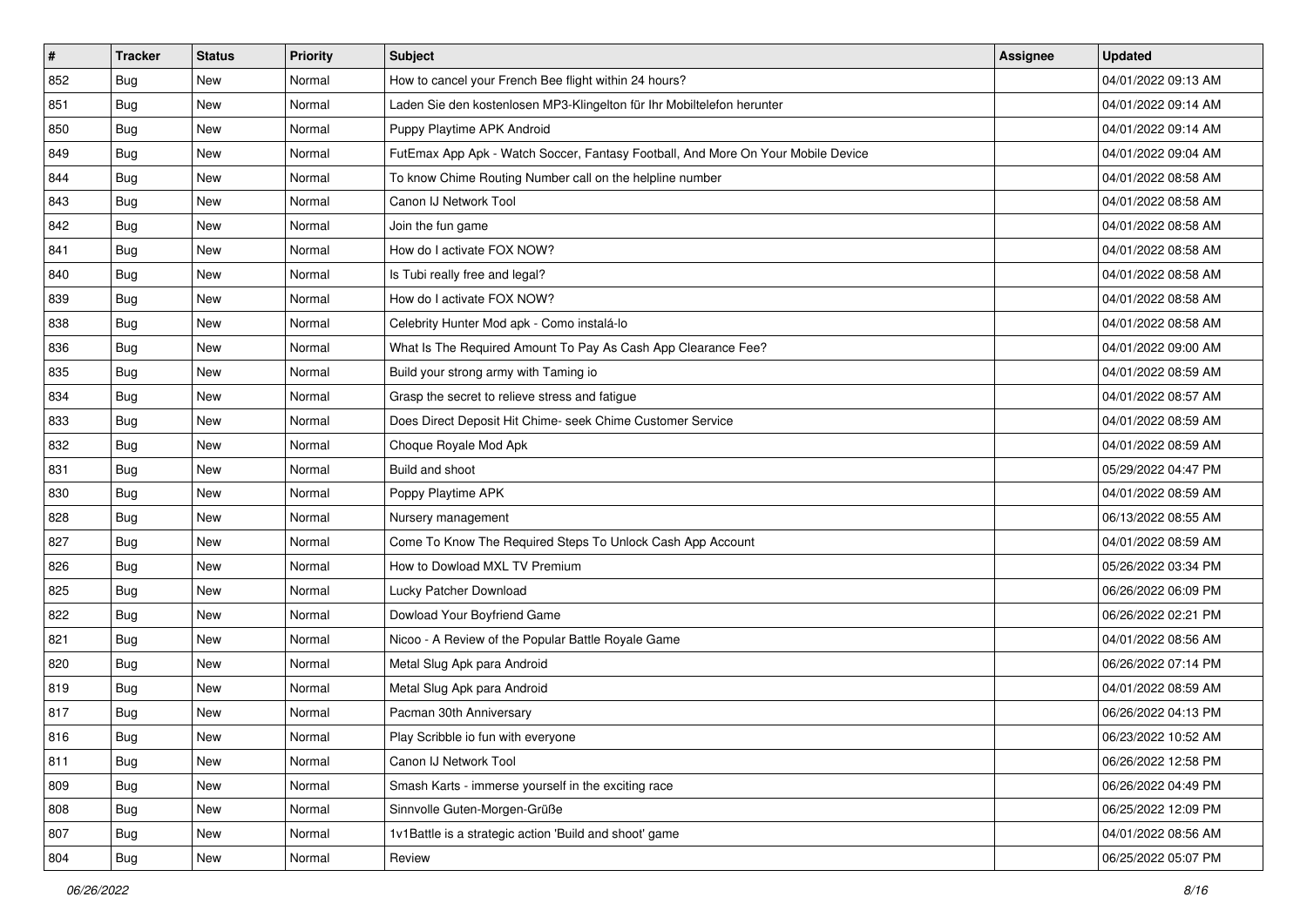| $\vert$ # | <b>Tracker</b> | <b>Status</b> | <b>Priority</b> | <b>Subject</b>                                                                | <b>Assignee</b> | <b>Updated</b>      |
|-----------|----------------|---------------|-----------------|-------------------------------------------------------------------------------|-----------------|---------------------|
| 802       | <b>Bug</b>     | New           | Normal          | Who Is an ETL Engineer                                                        |                 | 06/26/2022 05:48 PM |
| 801       | Bug            | New           | Normal          | Who Is an ETL Engineer                                                        |                 | 06/26/2022 04:29 PM |
| 800       | Bug            | New           | Normal          | Who Is an ETL Engineer                                                        |                 | 06/25/2022 10:31 PM |
| 799       | <b>Bug</b>     | New           | Normal          | Who Is an ETL Engineer                                                        |                 | 06/26/2022 09:27 AM |
| 798       | <b>Bug</b>     | New           | Normal          | Who Is an ETL Engineer                                                        |                 | 06/26/2022 01:07 PM |
| 796       | Bug            | New           | Normal          | How Does Cash App ++ actually work and What is the process of it              |                 | 06/22/2022 07:03 AM |
| 795       | Bug            | New           | Normal          | Drift Boss - Exciting Race                                                    |                 | 06/26/2022 06:32 PM |
| 792       | Bug            | New           | Normal          | What is Google Camera Mod?                                                    |                 | 04/01/2022 08:59 AM |
| 791       | <b>Bug</b>     | New           | Normal          | Samsnung TV Plus is not working                                               |                 | 04/01/2022 09:03 AM |
| 790       | Bug            | <b>New</b>    | Normal          | My app                                                                        |                 | 04/01/2022 09:03 AM |
| 789       | <b>Bug</b>     | New           | Normal          | Full version                                                                  |                 | 06/26/2022 02:47 PM |
| 788       | <b>Bug</b>     | New           | Normal          | Intro Maker Mod APK                                                           |                 | 06/26/2022 11:01 AM |
| 787       | <b>Bug</b>     | New           | Normal          | Assured Assignment Help                                                       |                 | 06/26/2022 06:14 PM |
| 786       | <b>Bug</b>     | <b>New</b>    | Normal          | Best Assignment Help in Australia & UK                                        |                 | 06/21/2022 09:28 PM |
| 785       | Bug            | New           | Normal          | How To Get Money Off Cash App Without Card Or With A Card?                    |                 | 06/26/2022 06:26 PM |
| 784       | Bug            | New           | Normal          | How To Add Money On Cash App Card And Check The Funds?                        |                 | 06/26/2022 01:43 PM |
| 783       | <b>Bug</b>     | New           | Normal          | How Do I Determine The Reasons And Solutions To Fix Cash App Transfer Failed? |                 | 06/26/2022 12:30 PM |
| 782       | <b>Bug</b>     | New           | Normal          | Comment faire une sonnerie téléphonique                                       |                 | 06/24/2022 01:32 PM |
| 781       | <b>Bug</b>     | New           | Normal          | Free Whatsapp Group to Join                                                   |                 | 06/25/2022 01:25 AM |
| 777       | <b>Bug</b>     | New           | Normal          | Obtain driving instructions using Google Maps.                                |                 | 06/26/2022 11:30 AM |
| 776       | Bug            | New           | Normal          | Wibargain                                                                     |                 | 06/17/2022 08:52 PM |
| 775       | <b>Bug</b>     | New           | Normal          | cash app                                                                      |                 | 02/14/2022 08:20 AM |
| 774       | Bug            | <b>New</b>    | Normal          | Follow proper initiatives                                                     |                 | 06/26/2022 02:21 AM |
| 773       | <b>Bug</b>     | New           | Normal          | Spades - Play online free                                                     |                 | 06/26/2022 07:18 PM |
| 772       | <b>Bug</b>     | New           | Normal          | united airlines baggage policy                                                |                 | 06/26/2022 05:25 AM |
| 771       | Bug            | New           | Normal          | united airlines baggage policy                                                |                 | 06/26/2022 07:19 AM |
| 770       | <b>Bug</b>     | <b>New</b>    | Normal          | Canon IJ Network Tool                                                         |                 | 06/26/2022 09:12 AM |
| 769       | I Bug          | New           | Normal          | check my cash app                                                             |                 | 06/26/2022 08:33 PM |
| 768       | Bug            | New           | Normal          | Where can you buy best jackets online?                                        |                 | 06/26/2022 01:50 PM |
| 767       | Bug            | New           | Normal          | apkmod                                                                        |                 | 06/26/2022 07:59 AM |
| 766       | Bug            | New           | Normal          | Pobreflix Mod APK Review                                                      |                 | 06/23/2022 01:39 AM |
| 765       | Bug            | New           | Normal          | Follow proper initiatives to check my cash app                                |                 | 06/25/2022 10:08 AM |
| 764       | Bug            | New           | Normal          | What is available to see what I can watch HBO Max?                            |                 | 06/26/2022 08:52 PM |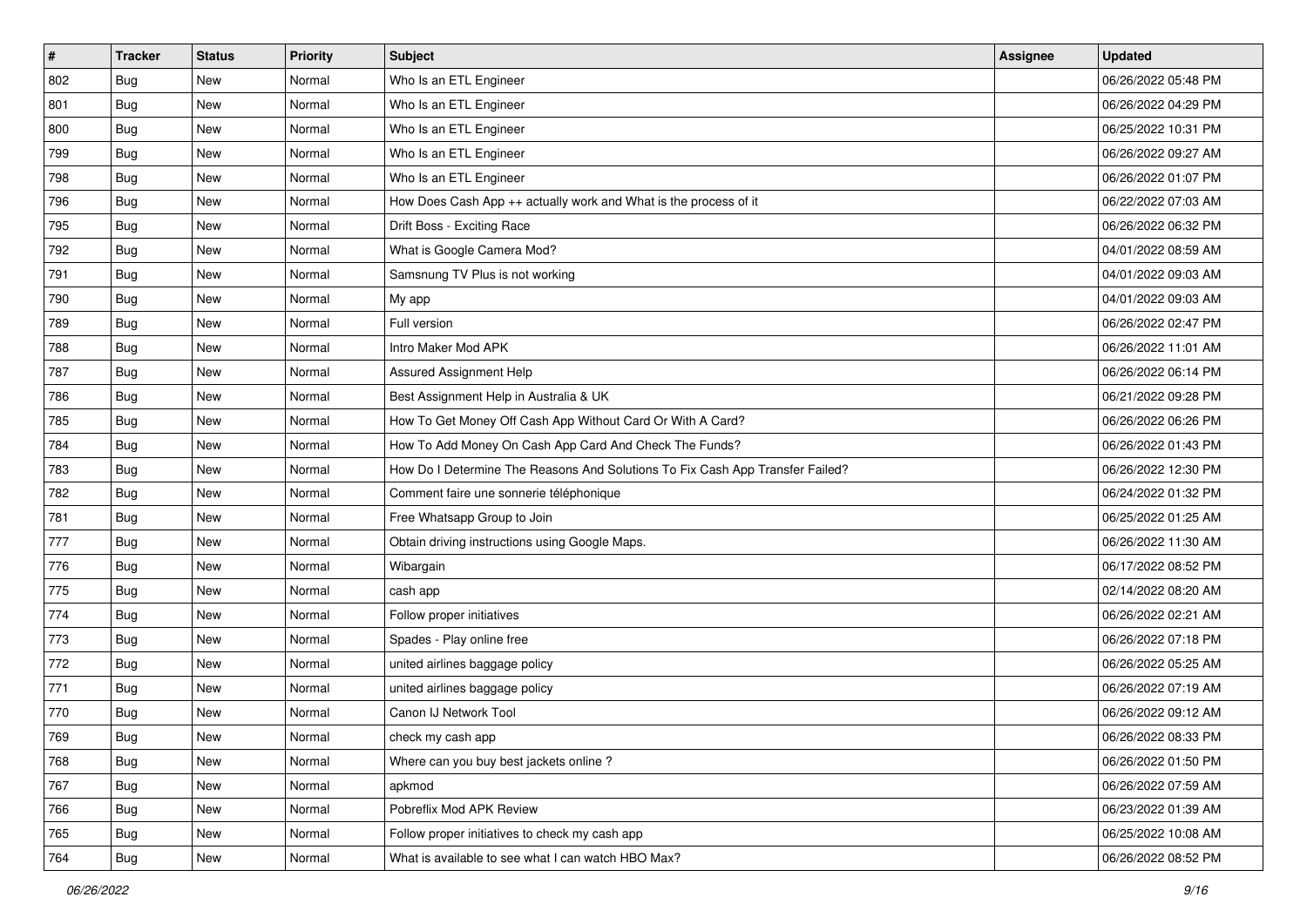| #   | <b>Tracker</b> | <b>Status</b> | <b>Priority</b> | <b>Subject</b>                                                                                      | <b>Assignee</b> | <b>Updated</b>      |
|-----|----------------|---------------|-----------------|-----------------------------------------------------------------------------------------------------|-----------------|---------------------|
| 762 | <b>Bug</b>     | New           | Normal          | How To Add Money To A Cash App Card If Struggling With Low Amount?                                  |                 | 06/24/2022 07:48 AM |
| 760 | Bug            | New           | Normal          | apkmod                                                                                              |                 | 05/20/2022 05:32 AM |
| 758 | Bug            | New           | Normal          | How Do I Study Consistently For Hours?                                                              |                 | 04/01/2022 09:01 AM |
| 757 | <b>Bug</b>     | New           | Normal          | Why Is Issue of Car Maintenance so Famous for the Consumers?                                        |                 | 04/01/2022 09:01 AM |
| 754 | Bug            | New           | Normal          | Cómo descargar tonos gratis de teléfono celular                                                     |                 | 06/26/2022 01:56 PM |
| 753 | <b>Bug</b>     | New           | Normal          | onlineessaygrader                                                                                   |                 | 04/01/2022 09:01 AM |
| 752 | Bug            | New           | Normal          | Plagerism checker                                                                                   |                 | 06/26/2022 06:33 PM |
| 750 | <b>Bug</b>     | <b>New</b>    | Normal          | Create a Report Template                                                                            |                 | 06/26/2022 04:27 PM |
| 749 | Bug            | New           | Normal          | The Best Bubble Shooter Game for Android                                                            |                 | 06/26/2022 12:12 PM |
| 748 | <b>Bug</b>     | New           | Normal          | Il y a quelques façons d'obtenir des sonneries gratuites pour votre iPhone                          |                 | 04/01/2022 09:02 AM |
| 747 | <b>Bug</b>     | New           | Normal          | How to Install Tyflex Plus on Your Android Device                                                   |                 | 06/26/2022 08:16 AM |
| 744 | Bug            | New           | Normal          | <b>Pixel Survive</b>                                                                                |                 | 04/01/2022 09:02 AM |
| 743 | Bug            | New           | Normal          | They promote 'pixel art' contests and a 'game jam' related to the work and figure of Carlos Casares |                 | 04/15/2022 09:12 PM |
| 742 | <b>Bug</b>     | New           | Normal          | How Long Does Cash App Support Take To Respond For A Better Support?                                |                 | 06/25/2022 11:00 PM |
| 741 | Bug            | New           | Normal          | <b>Blockchain Technology Solutions</b>                                                              |                 | 06/26/2022 02:19 AM |
| 739 | Bug            | New           | Normal          | law dissertation help                                                                               |                 | 04/01/2022 09:02 AM |
| 738 | <b>Bug</b>     | New           | Normal          | How Much Amount Do I Get Using The Referral Code For Cash App?                                      |                 | 04/01/2022 09:03 AM |
| 737 | Bug            | New           | Normal          | How Do I Talk To A Live Person At Facebook If Anything Is Doubtful?                                 |                 | 04/01/2022 09:20 AM |
| 736 | <b>Bug</b>     | New           | Normal          | I Want to Edit in My Website (transfer-factor.net) Unfortunately, Unable to Edit It                 |                 | 06/24/2022 07:32 AM |
| 735 | Bug            | New           | Normal          | A quick fix of how to get money back from cash app stocks                                           |                 | 06/26/2022 01:31 PM |
| 734 | <b>Bug</b>     | New           | Normal          | DR. STRANGE: Multiverse of Scheduling Madness!                                                      |                 | 04/01/2022 09:33 AM |
| 733 | Bug            | New           | Normal          | How does one go about getting a book deal?                                                          |                 | 04/01/2022 09:33 AM |
| 732 | Bug            | New           | Normal          | Get rectifications steps about why cash app transfer failed                                         |                 | 06/26/2022 03:28 PM |
| 731 | Bug            | New           | Normal          | Avail Of Cash App Customer Service If Unable To Down Cash App Mobile App?                           |                 | 06/25/2022 08:36 PM |
| 730 | Bug            | New           | Normal          | Canon IJ Network Tool                                                                               |                 | 06/26/2022 05:51 PM |
| 729 | Bug            | New           | Normal          | Canon IJ Network Tool                                                                               |                 | 04/01/2022 09:33 AM |
| 728 | <b>Bug</b>     | New           | Normal          | Will Cash App refund money if scammed? Hitches With Optimum Ease                                    |                 | 06/26/2022 06:15 AM |
| 726 | Bug            | New           | Normal          | Mobile Application Development Services                                                             |                 | 06/25/2022 06:02 AM |
| 724 | Bug            | New           | Normal          | Dial Chime Customer support number for a quick response                                             |                 | 06/25/2022 10:58 AM |
| 721 | <b>Bug</b>     | New           | Normal          | Cómo instalar un Mod Apk                                                                            |                 | 06/24/2022 09:39 PM |
| 720 | <b>Bug</b>     | New           | Normal          | How does Cash App Phone Number provide a quick treatment?                                           |                 | 06/25/2022 02:32 PM |
| 719 | Bug            | New           | Normal          | How Do I Send \$5000 Through Cash App Account With Ease?                                            |                 | 06/26/2022 12:11 PM |
| 717 | <b>Bug</b>     | New           | Normal          | Disney Plus Apk - Watch Movies and TV Shows on Your Device                                          |                 | 06/26/2022 04:56 AM |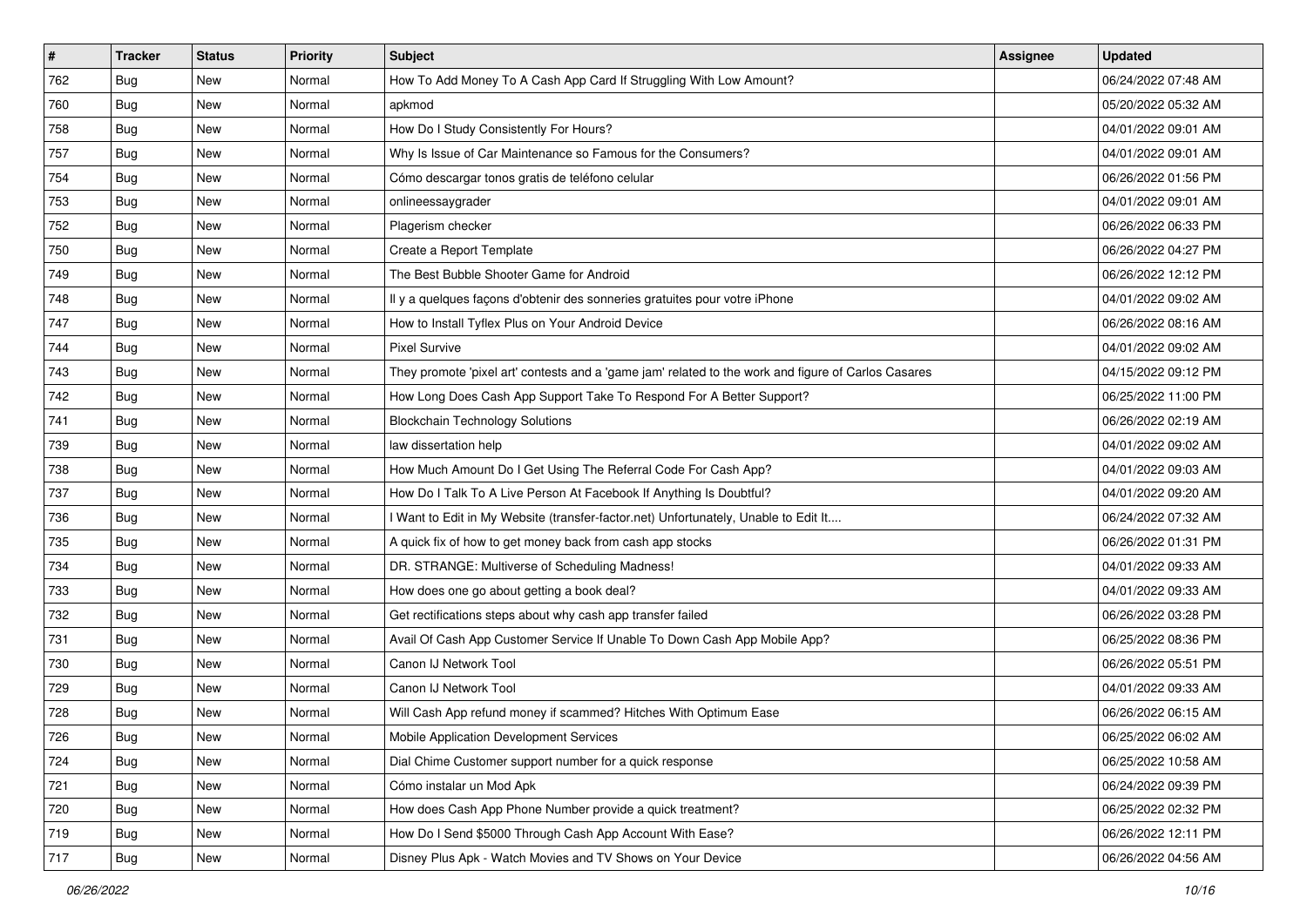| $\vert$ # | <b>Tracker</b> | <b>Status</b> | <b>Priority</b> | Subject                                                                      | <b>Assignee</b> | <b>Updated</b>      |
|-----------|----------------|---------------|-----------------|------------------------------------------------------------------------------|-----------------|---------------------|
| 716       | <b>Bug</b>     | New           | Normal          | La celebración de un BabyShower.                                             |                 | 06/26/2022 04:56 PM |
| 715       | Bug            | New           | Normal          | Puppy Playtime Descargar gratis                                              |                 | 06/25/2022 12:10 PM |
| 714       | <b>Bug</b>     | New           | Normal          | Cuevana 3 Premium - Enjoy Your Favorite Movies and TV Shows on Your Smart TV |                 | 06/26/2022 06:14 AM |
| 712       | <b>Bug</b>     | New           | Normal          | Tips and Tricks                                                              |                 | 06/26/2022 04:19 PM |
| 711       | <b>Bug</b>     | <b>New</b>    | Normal          | Human Fall Flat Apk Download                                                 |                 | 06/25/2022 09:44 AM |
| 710       | <b>Bug</b>     | New           | Normal          | Take Necessary Assistance If You Are Unable Activate Cash App Card           |                 | 06/25/2022 09:26 PM |
| 709       | Bug            | New           | Normal          | How To Load Cash App Card At Walmart Without Having To Face Any Hassle?      |                 | 06/25/2022 05:02 PM |
| 708       | <b>Bug</b>     | New           | Normal          | Efficient ways to proceed with the cash app dispute process?                 |                 | 06/26/2022 12:08 AM |
| 706       | <b>Bug</b>     | New           | Normal          | How Can You Cancel A Cash App Payment Without Any Prior Information?         |                 | 06/26/2022 09:13 AM |
| 705       | Bug            | New           | Normal          | wuxiaworld                                                                   |                 | 06/26/2022 01:43 PM |
| 704       | Bug            | New           | Normal          | Reach support team of Chime Customer Service for instant help                |                 | 06/25/2022 07:25 PM |
| 703       | Bug            | New           | Normal          | For real-time help, dial Facebook customer service number                    |                 | 06/25/2022 02:00 PM |
| 702       | Bug            | New           | Normal          | Avail Chime Customer Service to know How To Get Chime Bank Statement         |                 | 06/26/2022 11:41 AM |
| 701       | <b>Bug</b>     | New           | Normal          | Why Law Essay Helper UK is Necessary?                                        |                 | 06/24/2022 03:17 PM |
| 700       | <b>Bug</b>     | New           | Normal          | Cómo descargar Poppy Playtime                                                |                 | 04/01/2022 09:30 AM |
| 699       | Bug            | New           | Normal          | Would you be able to utilize Cash App Twitch?                                |                 | 06/26/2022 01:31 PM |
| 697       | <b>Bug</b>     | New           | Normal          | How to Descargar Pura TV For Android                                         |                 | 06/25/2022 06:01 AM |
| 696       | Bug            | New           | Normal          | How to Install the TuMangaOnline App                                         |                 | 06/26/2022 05:29 PM |
| 695       | <b>Bug</b>     | New           | Normal          | Refer Listas IPTV Apk                                                        |                 | 06/25/2022 08:23 PM |
| 692       | <b>Bug</b>     | New           | Normal          | Esports 888b                                                                 |                 | 06/12/2022 10:04 AM |
| 691       | <b>Bug</b>     | New           | Normal          | tea garden dublin                                                            |                 | 04/01/2022 09:31 AM |
| 690       | <b>Bug</b>     | New           | Normal          | campervan hire                                                               |                 | 06/26/2022 06:47 PM |
| 689       | Bug            | <b>New</b>    | Normal          | How to use twitch.tv/activate?                                               |                 | 06/25/2022 12:12 PM |
| 688       | <b>Bug</b>     | New           | Normal          | How to use twitch.tv/activate?                                               |                 | 06/24/2022 04:16 AM |
| 687       | <b>Bug</b>     | New           | Normal          | How to use twitch.tv/activate?                                               |                 | 06/26/2022 01:15 PM |
| 686       | <b>Bug</b>     | New           | Normal          | Welcome To The Most Demandable Mahipalpur Escorts Agency                     |                 | 06/26/2022 04:37 AM |
| 684       | <b>Bug</b>     | New           | Normal          | Difference between paper map and online map                                  |                 | 06/25/2022 06:57 AM |
| 682       | I Bug          | New           | Normal          | Does Facebook customer service live chat allow to speak with someone?        |                 | 06/26/2022 07:17 AM |
| 679       | Bug            | New           | Normal          | Word Finder helps you to play word games better                              |                 | 04/01/2022 09:34 AM |
| 678       | Bug            | New           | Normal          | How to be a winner in buidnow gg                                             |                 | 06/24/2022 06:57 AM |
| 677       | Bug            | New           | Normal          | Logo Design Services Near Me                                                 |                 | 06/26/2022 02:32 AM |
| 676       | Bug            | New           | Normal          | Does Facebook customer service live chat allow to speak with someone?        |                 | 04/01/2022 09:39 AM |
| 675       | <b>Bug</b>     | New           | Normal          | What Are Smart Tactics To Fix Cash App Transfer Failed Hurdles?              |                 | 06/16/2022 04:37 AM |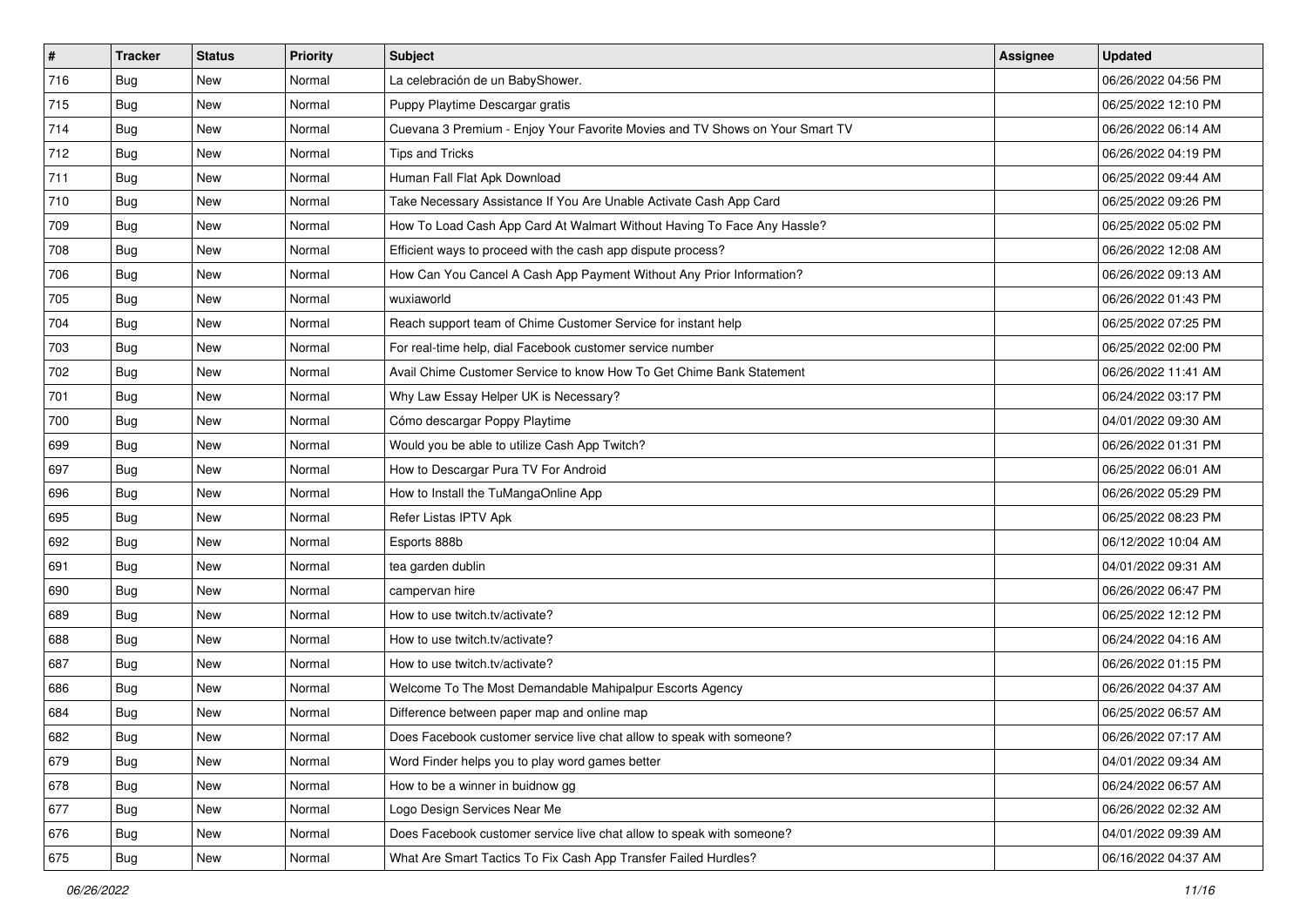| $\vert$ # | <b>Tracker</b> | <b>Status</b> | <b>Priority</b> | Subject                                                                          | <b>Assignee</b> | <b>Updated</b>      |
|-----------|----------------|---------------|-----------------|----------------------------------------------------------------------------------|-----------------|---------------------|
| 673       | Bug            | New           | Normal          | Learn the basics of pixel art - Clear grid                                       |                 | 06/26/2022 04:57 PM |
| 672       | Bug            | <b>New</b>    | Normal          | The easiest way to delete ringtones on iPhone                                    |                 | 06/25/2022 10:02 AM |
| 670       | Bug            | New           | Normal          | JTWhatsApp Apk - The New and Improved WhatsApp                                   |                 | 06/17/2022 04:36 PM |
| 668       | <b>Bug</b>     | New           | Normal          | Get to know Cash App Refund Process here                                         |                 | 06/25/2022 08:53 PM |
| 667       | Bug            | <b>New</b>    | Normal          | What Is a Ringtone?                                                              |                 | 06/25/2022 02:04 PM |
| 666       | Bug            | New           | Normal          | 470+ pages à colorier de Noël                                                    |                 | 06/26/2022 04:55 PM |
| 664       | Bug            | New           | Normal          | Tea TV Apk Download - The Best Way to Watch Movies Offline                       |                 | 06/26/2022 12:59 PM |
| 662       | <b>Bug</b>     | New           | Normal          | Oreo TV Download - The Easiest Way to Watch Live TV                              |                 | 06/26/2022 10:14 AM |
| 661       | <b>Bug</b>     | New           | Normal          | Turbo VPN MOD APK Download                                                       |                 | 06/24/2022 08:51 AM |
| 660       | Bug            | <b>New</b>    | Normal          | Anchovies Nutrition Facts And Health Benefits                                    |                 | 04/01/2022 09:40 AM |
| 659       | Bug            | New           | Normal          | Olive Oil Properties And Health Benefits                                         |                 | 06/26/2022 12:59 AM |
| 658       | Bug            | New           | Normal          | Watermelon Nutrition Facts And Health Benefits                                   |                 | 06/26/2022 08:33 AM |
| 657       | Bug            | New           | Normal          | Coconut Nutrition Facts And Health Benefits                                      |                 | 06/26/2022 06:45 AM |
| 656       | <b>Bug</b>     | <b>New</b>    | Normal          | Kiwi Nutrition Facts And Health Benefits                                         |                 | 06/23/2022 05:18 PM |
| 655       | Bug            | New           | Normal          | <b>Eggplant Health Benefits</b>                                                  |                 | 06/26/2022 07:21 PM |
| 653       | Bug            | New           | Normal          | Jujube (Jinjoles): Properties And Health Benefits                                |                 | 06/25/2022 03:18 PM |
| 652       | <b>Bug</b>     | New           | Normal          | <b>Sesame Health Benefits</b>                                                    |                 | 06/26/2022 09:38 AM |
| 651       | Bug            | New           | Normal          | Salmon Health Benefits                                                           |                 | 06/25/2022 07:05 AM |
| 650       | <b>Bug</b>     | New           | Normal          | <b>Cherries Health Benefits</b>                                                  |                 | 06/26/2022 12:57 AM |
| 645       | <b>Bug</b>     | New           | Normal          | thong tin chinh xac nhat hom nay                                                 |                 | 06/25/2022 04:16 AM |
| 644       | <b>Bug</b>     | New           | Normal          | <b>TeaTV App Review</b>                                                          |                 | 06/26/2022 04:40 PM |
| 643       | <b>Bug</b>     | New           | Normal          | Oreo TV Apk Download                                                             |                 | 06/25/2022 10:46 PM |
| 642       | Bug            | <b>New</b>    | Normal          | thong tin thoi tiet ngay hom nay                                                 |                 | 06/26/2022 09:45 AM |
| 641       | <b>Bug</b>     | New           | Normal          | Get Best Economics Dissertation Writing Service                                  |                 | 06/25/2022 10:04 AM |
| 640       | <b>Bug</b>     | New           | Normal          | play game with me                                                                |                 | 06/26/2022 01:19 PM |
| 639       | Bug            | New           | Normal          | thong tin chinh xac                                                              |                 | 06/26/2022 05:25 AM |
| 638       | <b>Bug</b>     | New           | Normal          | Run 3 game                                                                       |                 | 06/26/2022 06:31 AM |
| 636       | I Bug          | New           | Normal          | What is the most popular furniture color?                                        |                 | 06/25/2022 04:57 PM |
| 635       | Bug            | New           | Normal          | Buy Steroids Online with OurMedicnes.com   Best Quality Steroids                 |                 | 06/26/2022 12:01 AM |
| 634       | Bug            | New           | Normal          | Buy Vidalista Tablets (Tadalafil) at [\$25 OFF + Free Shipping] Vidalistatablets |                 | 06/25/2022 04:00 PM |
| 633       | <b>Bug</b>     | New           | Normal          | How i can i solve my issue                                                       |                 | 04/01/2022 09:38 AM |
| 632       | <b>Bug</b>     | New           | Normal          | CheapestMedsShop   100% Safe Medicines Online in UK & AUS.                       |                 | 06/26/2022 04:45 PM |
| 631       | <b>Bug</b>     | New           | Normal          | How Can I Load Cash App Card at Walmart straight away?                           |                 | 06/26/2022 04:07 PM |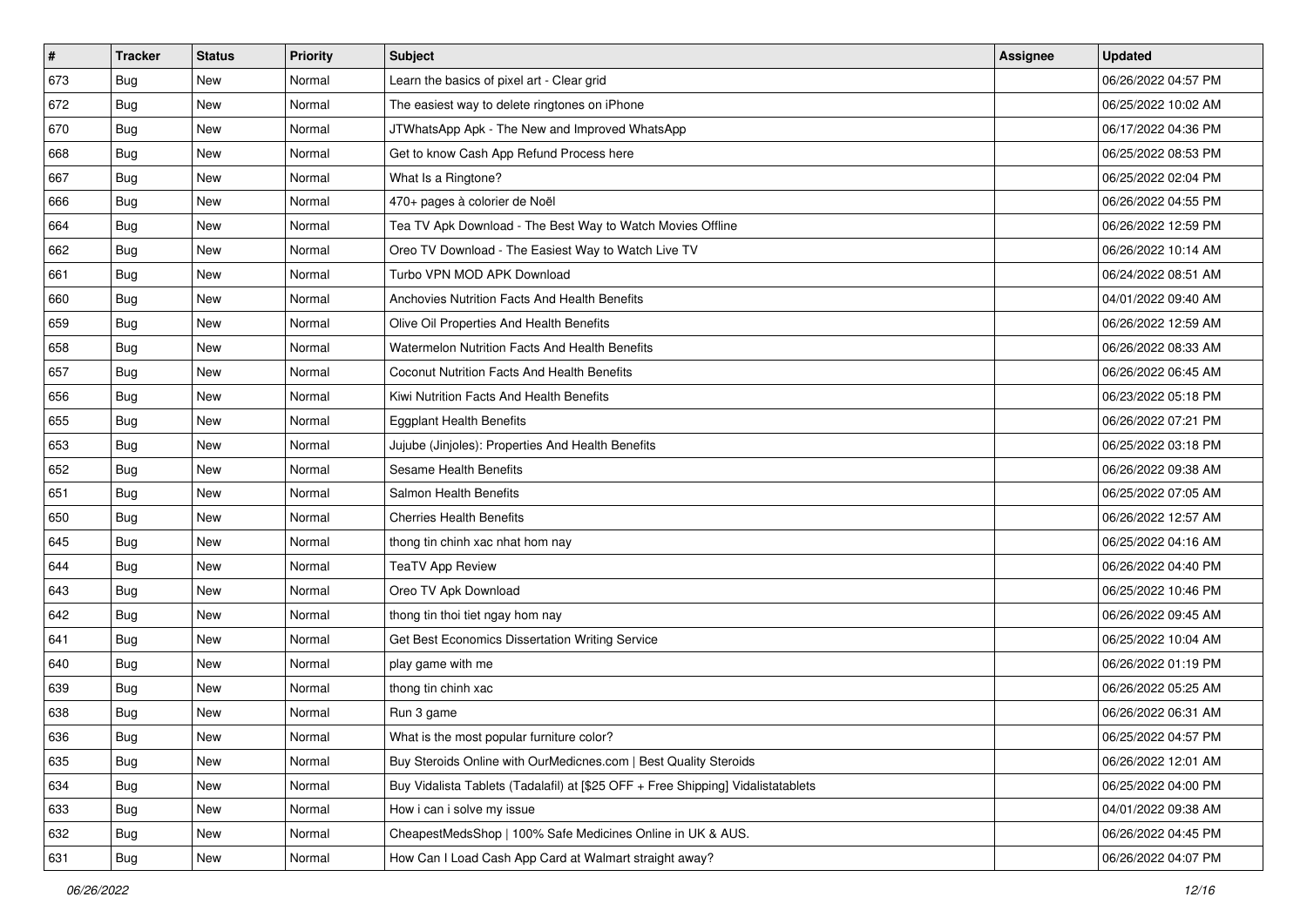| $\sharp$ | <b>Tracker</b> | <b>Status</b> | <b>Priority</b> | <b>Subject</b>                                                                                                                                                                                                                                                        | <b>Assignee</b> | <b>Updated</b>      |
|----------|----------------|---------------|-----------------|-----------------------------------------------------------------------------------------------------------------------------------------------------------------------------------------------------------------------------------------------------------------------|-----------------|---------------------|
| 630      | <b>Bug</b>     | New           | Normal          | How Can I Load Cash App Card at Walmart straight away?                                                                                                                                                                                                                |                 | 06/26/2022 12:04 AM |
| 629      | Bug            | <b>New</b>    | Normal          | How Can I Load Cash App Card at Walmart straight away?                                                                                                                                                                                                                |                 | 06/24/2022 07:55 PM |
| 628      | Bug            | New           | Normal          | CV reviewing services!                                                                                                                                                                                                                                                |                 | 06/26/2022 06:49 AM |
| 627      | <b>Bug</b>     | <b>New</b>    | Normal          | <b>HELO</b>                                                                                                                                                                                                                                                           |                 | 06/26/2022 06:42 AM |
| 625      | Bug            | <b>New</b>    | Normal          | The best free online driving directions tool                                                                                                                                                                                                                          |                 | 04/01/2022 09:28 AM |
| 624      | <b>Bug</b>     | <b>New</b>    | Normal          | Use go with the Driving Directions for your go                                                                                                                                                                                                                        |                 | 06/21/2022 04:54 AM |
| 623      | Bug            | <b>New</b>    | Normal          | Listen to online radio stations for mobile phones                                                                                                                                                                                                                     |                 | 06/26/2022 01:20 PM |
| 622      | Bug            | <b>New</b>    | Normal          | CheapestMedsShop   100% Safe Medicines Online in UK & AUS.                                                                                                                                                                                                            |                 | 06/26/2022 05:27 PM |
| 621      | <b>Bug</b>     | <b>New</b>    | Normal          | Buy All Modafinil & Armodafinil Tablets @Buy Modafinil US                                                                                                                                                                                                             |                 | 06/26/2022 02:20 AM |
| 620      | Bug            | <b>New</b>    | Normal          | Viagra Meds: Fastest & Quick Delivery On Your Doorstep - USA                                                                                                                                                                                                          |                 | 06/26/2022 11:15 AM |
| 619      | Bug            | New           | Normal          | Online Trusted Medicine Store in US for Health - Genericmedsupply                                                                                                                                                                                                     |                 | 06/25/2022 01:55 PM |
| 618      | <b>Bug</b>     | <b>New</b>    | Normal          | Buy Steroids Online with OurMedicnes.com   Best Quality Steroids                                                                                                                                                                                                      |                 | 06/26/2022 12:42 AM |
| 617      | <b>Bug</b>     | <b>New</b>    | Normal          | Buy Vidalista Tablets (Tadalafil) at [\$25 OFF + Free Shipping] Vidalistatablets                                                                                                                                                                                      |                 | 06/26/2022 10:11 AM |
| 616      | Bug            | <b>New</b>    | Normal          | Buy Anavar Tablets   Anavar For Sale in USA, UK & Australia                                                                                                                                                                                                           |                 | 06/24/2022 03:52 PM |
| 615      | Bug            | <b>New</b>    | Normal          | CheapestMedsShop   100% Safe Medicines Online in USA UK & AUS.                                                                                                                                                                                                        |                 | 06/25/2022 08:36 PM |
| 614      | <b>Bug</b>     | New           | Normal          | Como baixar o MOD APK no celular                                                                                                                                                                                                                                      |                 | 06/22/2022 04:46 AM |
| 613      | <b>Bug</b>     | <b>New</b>    | Normal          | Buy Aspadol 100mg Tab Online in US, UK, AU   Erospharmacy                                                                                                                                                                                                             |                 | 06/26/2022 09:10 AM |
| 612      | <b>Bug</b>     | New           | Normal          | Luxury Slingshot Rental                                                                                                                                                                                                                                               |                 | 06/26/2022 02:02 AM |
| 607      | <b>Bug</b>     | <b>New</b>    | Normal          | Vex 5                                                                                                                                                                                                                                                                 |                 | 04/01/2022 09:22 AM |
| 604      | <b>Bug</b>     | New           | Normal          | Idle Game Online                                                                                                                                                                                                                                                      |                 | 06/26/2022 11:11 AM |
| 603      | Bug            | New           | Normal          | Premiere gratuito da lista de IPTV                                                                                                                                                                                                                                    |                 | 06/24/2022 05:30 PM |
| 600      | <b>Bug</b>     | <b>New</b>    | Normal          | Play Store Pro                                                                                                                                                                                                                                                        |                 | 06/25/2022 08:17 PM |
| 599      | Bug            | <b>New</b>    | Normal          | Do you know how to delete cash app account from your computer?                                                                                                                                                                                                        |                 | 06/24/2022 10:42 AM |
| 598      | Bug            | <b>New</b>    | Normal          | Universo s / f Download                                                                                                                                                                                                                                               |                 | 06/25/2022 03:38 PM |
| 597      | Bug            | <b>New</b>    | Normal          | Universo s / f Download                                                                                                                                                                                                                                               |                 | 06/26/2022 10:14 AM |
| 596      | <b>Bug</b>     | <b>New</b>    | Normal          | Kids Games                                                                                                                                                                                                                                                            |                 | 04/01/2022 09:18 AM |
| 595      | Bug            | New           | Normal          | RFM Online - une révolution dans la gestion de l'identité numérique                                                                                                                                                                                                   |                 | 06/25/2022 06:29 AM |
| 593      | <b>Bug</b>     | New           | Normal          | Eiffel Spark Ultimate C2 SN series is a fully synthetic range of advanced performance engine oils blended in<br>high performance fully synthetic (PAO - polyalphaolefin) basestocks fortified with advanced technology<br>additive system, specifically formulated to |                 | 06/25/2022 09:51 AM |
| 592      | Bug            | New           | Normal          | Deezer Premium APK - Baixe músicas de qualquer lugar do mundo de graça                                                                                                                                                                                                |                 | 06/26/2022 02:55 PM |
| 591      | <b>Bug</b>     | New           | Normal          | How To Find Facebook Modifications For Your Spotify Premium Apk?                                                                                                                                                                                                      |                 | 06/19/2022 06:07 AM |
| 590      | Bug            | New           | Normal          | Follow proper initiatives to check my cash app card balance:                                                                                                                                                                                                          |                 | 06/25/2022 04:29 PM |
| 589      | <b>Bug</b>     | New           | Normal          | How can I get the cash app phone number of customer support?                                                                                                                                                                                                          |                 | 06/26/2022 01:59 PM |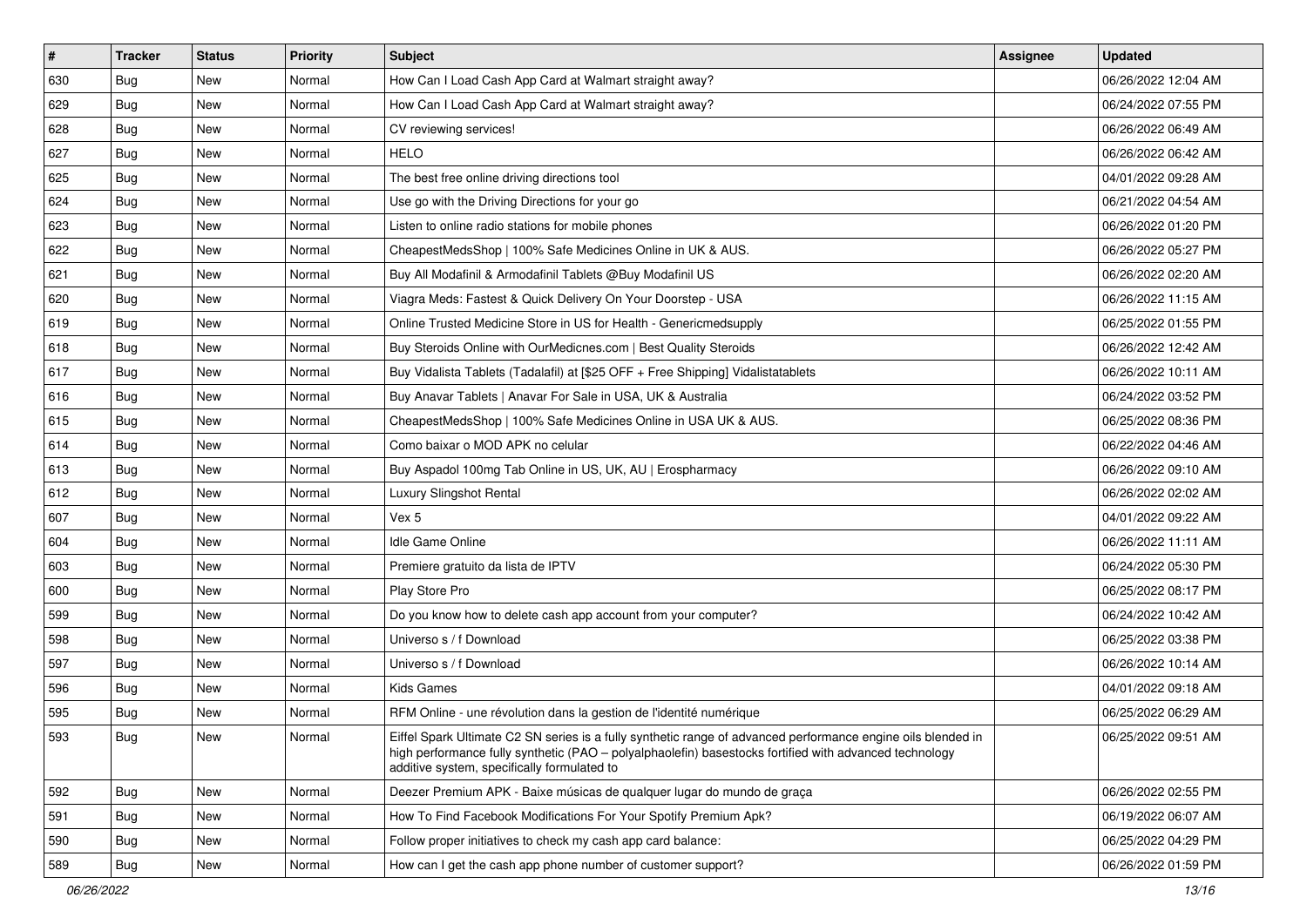| $\sharp$ | <b>Tracker</b> | <b>Status</b> | <b>Priority</b> | <b>Subject</b>                                                                                                                                                                                                                                    | <b>Assignee</b> | <b>Updated</b>      |
|----------|----------------|---------------|-----------------|---------------------------------------------------------------------------------------------------------------------------------------------------------------------------------------------------------------------------------------------------|-----------------|---------------------|
| 588      | <b>Bug</b>     | New           | Normal          | YouTube Vanced Apk Manager App - Como instalá-lo                                                                                                                                                                                                  |                 | 06/25/2022 12:21 PM |
| 587      | Bug            | New           | Normal          | Why Picsart Pro Offers Great Features                                                                                                                                                                                                             |                 | 06/26/2022 12:18 AM |
| 586      | Bug            | New           | Normal          | Best Modifications For Your Mobile Phone                                                                                                                                                                                                          |                 | 06/26/2022 01:51 AM |
| 585      | <b>Bug</b>     | New           | Normal          | What is cash app help number?                                                                                                                                                                                                                     |                 | 06/26/2022 06:21 PM |
| 584      | <b>Bug</b>     | New           | Normal          | Want the cash app customer service number to check balance?                                                                                                                                                                                       |                 | 06/25/2022 02:30 PM |
| 581      | <b>Bug</b>     | New           | Normal          | E-Learning Course Help                                                                                                                                                                                                                            |                 | 06/26/2022 10:14 AM |
| 577      | Bug            | New           | Normal          | Follow these easy steps to make Admiral Casino Login                                                                                                                                                                                              |                 | 06/26/2022 10:30 AM |
| 576      | <b>Bug</b>     | New           | Normal          | So laden Sie ein Instagram-Bild herunter                                                                                                                                                                                                          |                 | 06/26/2022 08:46 PM |
| 574      | <b>Bug</b>     | New           | Normal          | How to fix the Epson printer offline issue due to a wired connection?                                                                                                                                                                             |                 | 06/26/2022 11:19 AM |
| 573      | Bug            | New           | Normal          | Experimente lo mejor en la aplicación Apk de juegos gratis                                                                                                                                                                                        |                 | 06/26/2022 02:11 PM |
| 568      | Bug            | New           | Normal          | Instale a versão mais recente do YouTube Premium                                                                                                                                                                                                  |                 | 06/26/2022 01:53 PM |
| 567      | Bug            | New           | Normal          | Singapore assignment help                                                                                                                                                                                                                         |                 | 06/26/2022 10:52 AM |
| 566      | Bug            | New           | Normal          | Kinemaster Pro Download - los App Review                                                                                                                                                                                                          |                 | 04/01/2022 09:27 AM |
| 565      | <b>Bug</b>     | New           | Normal          | How To Install RepelisPlus On Your Android Phone?                                                                                                                                                                                                 |                 | 06/26/2022 04:39 PM |
| 564      | <b>Bug</b>     | <b>New</b>    | Normal          | How To Install RepelisPlus On Your Android Phone?                                                                                                                                                                                                 |                 | 06/25/2022 06:46 PM |
| 563      | Bug            | New           | Normal          | Understanding the Difference Between Free and Paid Mod Apks                                                                                                                                                                                       |                 | 06/26/2022 12:15 AM |
| 562      | <b>Bug</b>     | New           | Normal          | Learn Basic Mahjong Rules                                                                                                                                                                                                                         |                 | 06/23/2022 12:48 AM |
| 561      | Bug            | New           | Normal          | Enjoy the Full YouTube Premium Experience With YouTube Premium Membership                                                                                                                                                                         |                 | 06/24/2022 11:10 AM |
| 560      | Bug            | New           | Normal          | Whatsapp Aero - Make Your Phone Auto Connect                                                                                                                                                                                                      |                 | 04/01/2022 09:28 AM |
| 556      | <b>Bug</b>     | New           | Normal          | Play Game Mod Apk With Your Friends                                                                                                                                                                                                               |                 | 06/25/2022 02:31 PM |
| 555      | <b>Bug</b>     | New           | Normal          | web design development in hyderabad                                                                                                                                                                                                               |                 | 06/26/2022 01:08 PM |
| 554      | <b>Bug</b>     | New           | Normal          | XvideoStudio Video Editor APK Free Download on TechToDown                                                                                                                                                                                         |                 | 06/26/2022 01:18 AM |
| 553      | Bug            | New           | Normal          | Cinema HD APK - Free Movie Enjoyment App on Android                                                                                                                                                                                               |                 | 06/26/2022 01:39 PM |
| 551      | <b>Bug</b>     | New           | Normal          | Why Do Students Need Online Best Dissertation Writing Services?                                                                                                                                                                                   |                 | 06/26/2022 08:15 AM |
| 550      | Bug            | New           | Normal          | Nederland FM - beste manieren om naar internationale radio op internet te luisteren                                                                                                                                                               |                 | 06/23/2022 08:56 PM |
| 549      | <b>Bug</b>     | <b>New</b>    | Normal          | Radio Luisteren                                                                                                                                                                                                                                   |                 | 06/26/2022 11:56 AM |
| 548      | <b>Bug</b>     | New           | Normal          | Web N Logo Design                                                                                                                                                                                                                                 |                 | 04/01/2022 09:29 AM |
| 547      | Bug            | New           | Normal          | Get rid of the issue of cash app down by calling experts.                                                                                                                                                                                         |                 | 06/26/2022 10:38 AM |
| 544      | Bug            | New           | Normal          | Hey! I had a very cool idea to order our general picture on canvas for my family as a gift. But couldn't find a<br>good one. Once my friend advised me this article in which I found what I was looking for and gave a cool gift<br>to my family. |                 | 06/15/2022 08:13 PM |
| 542      | Bug            | New           | Normal          | Web N Logo Design                                                                                                                                                                                                                                 |                 | 06/26/2022 01:28 AM |
| 541      | Bug            | New           | Normal          | How to fix the cash app payment failed errors?                                                                                                                                                                                                    |                 | 06/26/2022 11:01 AM |
| 540      | Bug            | New           | Normal          | Why Haven't I Received My Cash App Card? Can I get t the reasons behind it                                                                                                                                                                        |                 | 04/01/2022 09:25 AM |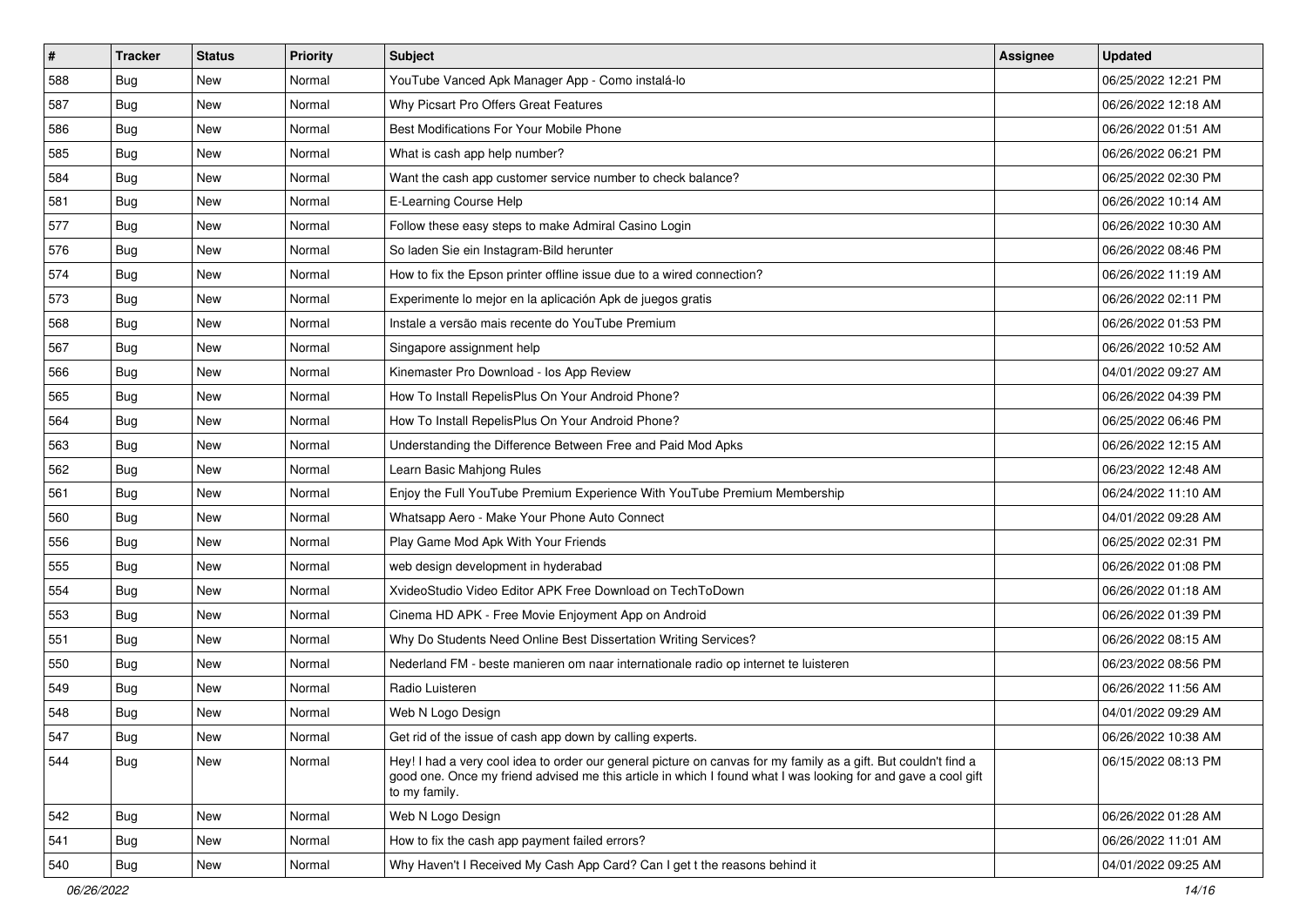| $\vert$ # | <b>Tracker</b> | <b>Status</b> | <b>Priority</b> | Subject                                                                                  | <b>Assignee</b> | <b>Updated</b>      |
|-----------|----------------|---------------|-----------------|------------------------------------------------------------------------------------------|-----------------|---------------------|
| 539       | Bug            | New           | Normal          | Do you want to know how to activate cash card through phone number?                      |                 | 04/01/2022 09:25 AM |
| 538       | Bug            | New           | Normal          | Will cash app refund money if scammed quickly?                                           |                 | 06/25/2022 10:20 AM |
| 537       | <b>Bug</b>     | New           | Normal          | Get tech assistance with customer support on ATT Yahoo email login issue.                |                 | 06/26/2022 01:06 PM |
| 533       | <b>Bug</b>     | New           | Normal          | How to complete the homework assignments in economics in the easiest way?                |                 | 06/25/2022 04:41 AM |
| 532       | <b>Bug</b>     | New           | Normal          | My Assignment Help                                                                       |                 | 06/25/2022 09:55 PM |
| 529       | <b>Bug</b>     | New           | Normal          | Thop TV APK - Free Download for Android                                                  |                 | 06/26/2022 06:28 PM |
| 528       | Bug            | New           | Normal          | Korean Mag                                                                               |                 | 06/26/2022 03:41 AM |
| 526       | <b>Bug</b>     | New           | Normal          | Soundcloud to mp3 converter - Download Soundcloud songs                                  |                 | 06/25/2022 05:36 PM |
| 525       | <b>Bug</b>     | New           | Normal          | If you don't have a QR code: How to activate cash app card in app                        |                 | 06/26/2022 02:27 PM |
| 524       | Bug            | New           | Normal          | How Does Google Account Recovery Work If Your Account Is Hacked?                         |                 | 06/25/2022 07:08 PM |
| 520       | Bug            | New           | Normal          | What Is The Major Role Of Cash.app/Help and Support Page?                                |                 | 06/26/2022 07:10 AM |
| 519       | Bug            | New           | Normal          | Are you finding online UK Assignment writers?                                            |                 | 06/26/2022 02:55 PM |
| 518       | Bug            | New           | Normal          | How To Check The Balance Of Cash App Account By Taking Cash App Support?                 |                 | 06/25/2022 10:09 AM |
| 517       | <b>Bug</b>     | New           | Normal          | Proficient tips to take help of cash app support professionals:                          |                 | 06/26/2022 07:34 AM |
| 516       | <b>Bug</b>     | New           | Normal          | Does Cash App Help To Get Cash App Refund Without Any Interruption?                      |                 | 06/24/2022 01:56 PM |
| 515       | <b>Bug</b>     | New           | Normal          | Fragment Nike Dunk High Tokyo Fake                                                       |                 | 06/26/2022 03:25 PM |
| 514       | <b>Bug</b>     | New           | Normal          | Trans-Caribbean                                                                          |                 | 06/26/2022 05:03 AM |
| 512       | Bug            | New           | Normal          | The Importance Of Using Custom Writing Services                                          |                 | 06/26/2022 08:04 PM |
| 508       | Bug            | New           | Normal          | hire a professional dissertation help                                                    |                 | 06/26/2022 03:38 PM |
| 507       | <b>Bug</b>     | New           | Normal          | central.bitdefender.com                                                                  |                 | 06/26/2022 09:20 PM |
| 506       | Bug            | New           | Normal          | www.trendmicro.com/activate                                                              |                 | 06/26/2022 06:33 PM |
| 505       | <b>Bug</b>     | New           | Normal          | www.trendmicro.com/activate                                                              |                 | 06/26/2022 08:48 PM |
| 504       | Bug            | New           | Normal          | A beginner should always look for online Java assignment help!                           |                 | 06/26/2022 09:23 PM |
| 503       | <b>Bug</b>     | New           | Normal          | Youtube Premium Apk free download for Android                                            |                 | 06/26/2022 02:23 PM |
| 502       | <b>Bug</b>     | New           | Normal          | Les instructions pour définir des sonneries pour iPhone sont simples et faciles à suivre |                 | 06/26/2022 06:27 PM |
| 497       | <b>Bug</b>     | New           | Normal          | Fake Nike Dunk Low Off-White Lot 50                                                      |                 | 06/26/2022 09:07 PM |
| 496       | <b>Bug</b>     | New           | Normal          | What is Live NetTV?                                                                      |                 | 06/26/2022 05:51 PM |
| 495       | Bug            | New           | Normal          | Twitch Clip Downloader Download Twitch Clips Online 2021                                 |                 | 06/26/2022 11:27 AM |
| 494       | Bug            | New           | Normal          | <b>Buy Discussion Post</b>                                                               |                 | 06/26/2022 02:29 PM |
| 492       | Bug            | New           | Normal          | HD Streamz MOD APK v3.5.5 (Keine Werbung)                                                |                 | 06/26/2022 07:29 AM |
| 490       | Bug            | New           | Normal          | Unlock cash app account by getting quick solutions from the technical executives         |                 | 06/26/2022 08:12 PM |
| 489       | Bug            | New           | Normal          | Get cash app refund instantly if sent to the wrong person                                |                 | 06/26/2022 05:57 PM |
| 488       | <b>Bug</b>     | New           | Normal          | Quick solution to solve cash app dispute by the technical team                           |                 | 06/26/2022 07:09 PM |